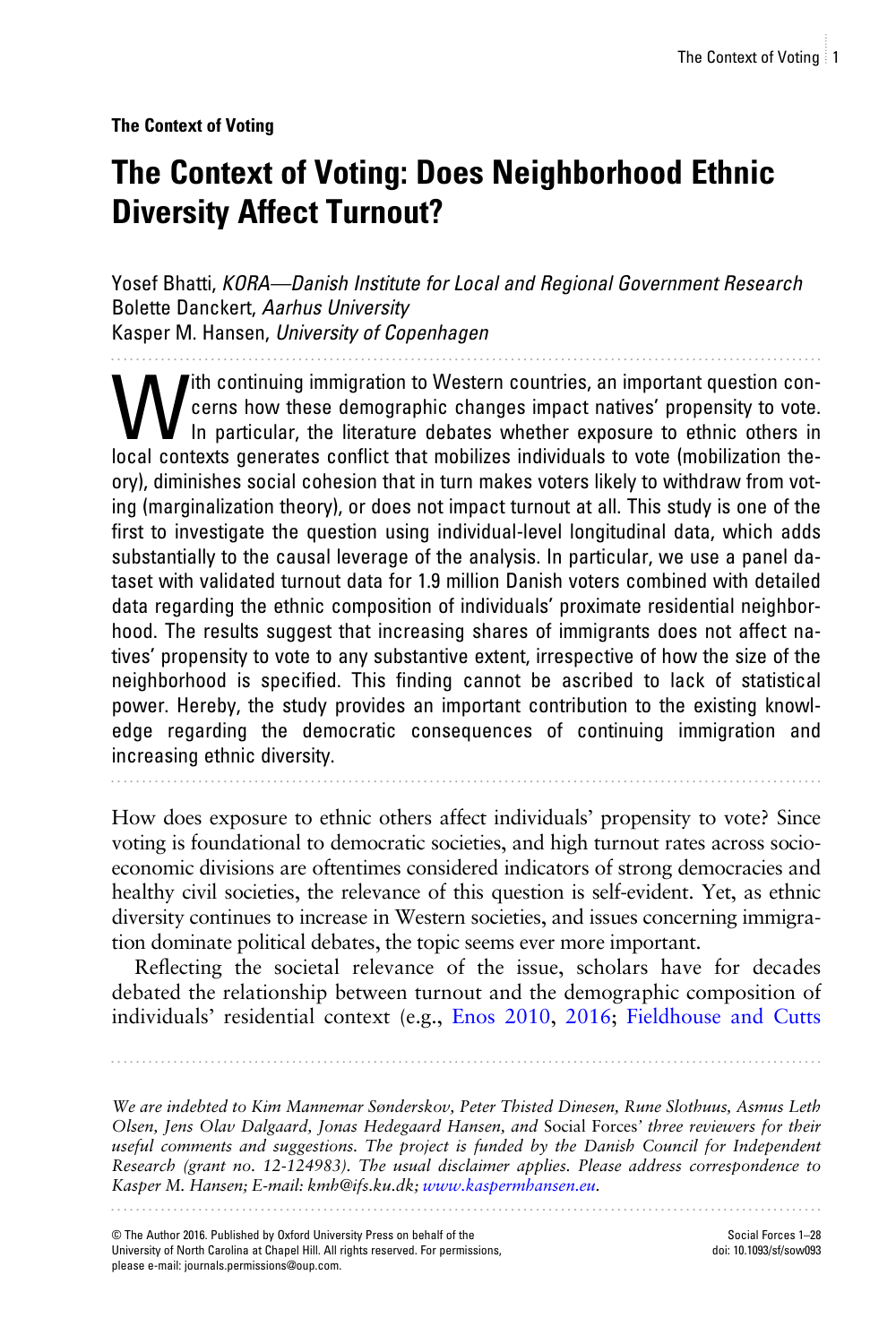[2008a,](#page-25-0) [2008b](#page-25-0); [Hill 1994](#page-25-0); [Hill and Leighley 1999](#page-25-0); [Key 1949](#page-26-0); [Leighley and](#page-26-0) [Vedlitz 1999;](#page-26-0) [Zimmer 1976](#page-27-0)). In particular, two opposing mechanisms have been suggested: Proponents of marginalization theory predict that exposure to ethnic others decreases natives' propensity to vote by diminishing social cohesion. This could lower democratic quality by generating biases in representation. Proponents of mobilization theory, on the other hand, expect that exposure to ethnic others enhances feelings of threat and interethnic competition, which increases individuals' propensity to vote in order to maximize the political power of their own ethnic group. Accordingly, though high turnout is generally considered positive, it could also be an indicator of greater tensions and divisions within civil society.

Empirical investigations have provided ambiguous results: Some find that individuals' propensity to vote is higher in areas with larger shares of ethnic others [\(Bhatti and Hansen forthcoming](#page-24-0); [Enos 2016;](#page-25-0) [Giles and Buckner 1993;](#page-25-0) [Key](#page-26-0) [1949;](#page-26-0) [Zimmer 1976](#page-27-0)); others find the opposite [\(Barber and Imai 2014;](#page-24-0) [Cho,](#page-24-0) [Gimpel, and Dyck 2006;](#page-24-0) [Hill and Leighley 1999](#page-25-0)); and still others find no relationship at all ([Voss 1996;](#page-27-0) see [Geys 2006](#page-25-0) for a review). One reason for these inconsistent findings may be related to substantial methodological challenges. For one thing, unobservable factors may impact both individuals' choice of residence and their propensity to vote, which implies that correlations based on cross-sectional observational data can be biased estimates of the causal effects of contextual factors on turnout [\(Barber and Imai 2014](#page-24-0)). Moreover, determining the appropriate size of the context and measuring the demographic composition within this area is notoriously difficult [\(Fotheringham and Wong 1991;](#page-25-0) [Wong et al.](#page-24-0) [2012;](#page-24-0) [Wong 2009](#page-27-0)). And finally, individuals' self-reported electoral turnout is consistently found to be subject to social desirability bias, highlighting the need for better measures of individuals' turnout [\(Bernstein, Chadha, and Montjoy](#page-24-0) [2001;](#page-24-0) [Karp and Brockington 2005](#page-26-0)).

This paper investigates the effect of exposure to ethnic others on natives' propensity to vote using panel data for about 1.9 million voters' turnout at two Danish elections (in 2009 and 2013, respectively). Considering the challenges that have limited previous research, the analyses have two substantial advantages: First, the longitudinal setup increases causal leverage considerably compared to cross-sectional designs. Second, high measurement validity is facilitated by data from the public registers providing objective reports on individuals' turnout [\(Elklit et al. 2000](#page-25-0), [2005\)](#page-25-0) and exceptionally fine-grained data on the ethnic composition of individuals' proximate neighborhood. Across various model specifications, we consistently find that exposure to non-Western immigrants does not to any substantive extent affect natives' likelihood of voting. In light of recent studies [\(Enos 2016;](#page-25-0) [Giles and Buckner 1993\)](#page-25-0) suggesting that in segregated areas individuals' propensity to vote increases with increasing levels of ethnic others, our findings are surprising and tentatively suggest that effects from highly segregated areas are exceptional compared to effects in areas in which ethnic lines are less conflictual. Thus, the study contributes to our knowledge on how immigration and increasing ethnic diversity is likely to affect a central aspect of democratic societies—voting propensities.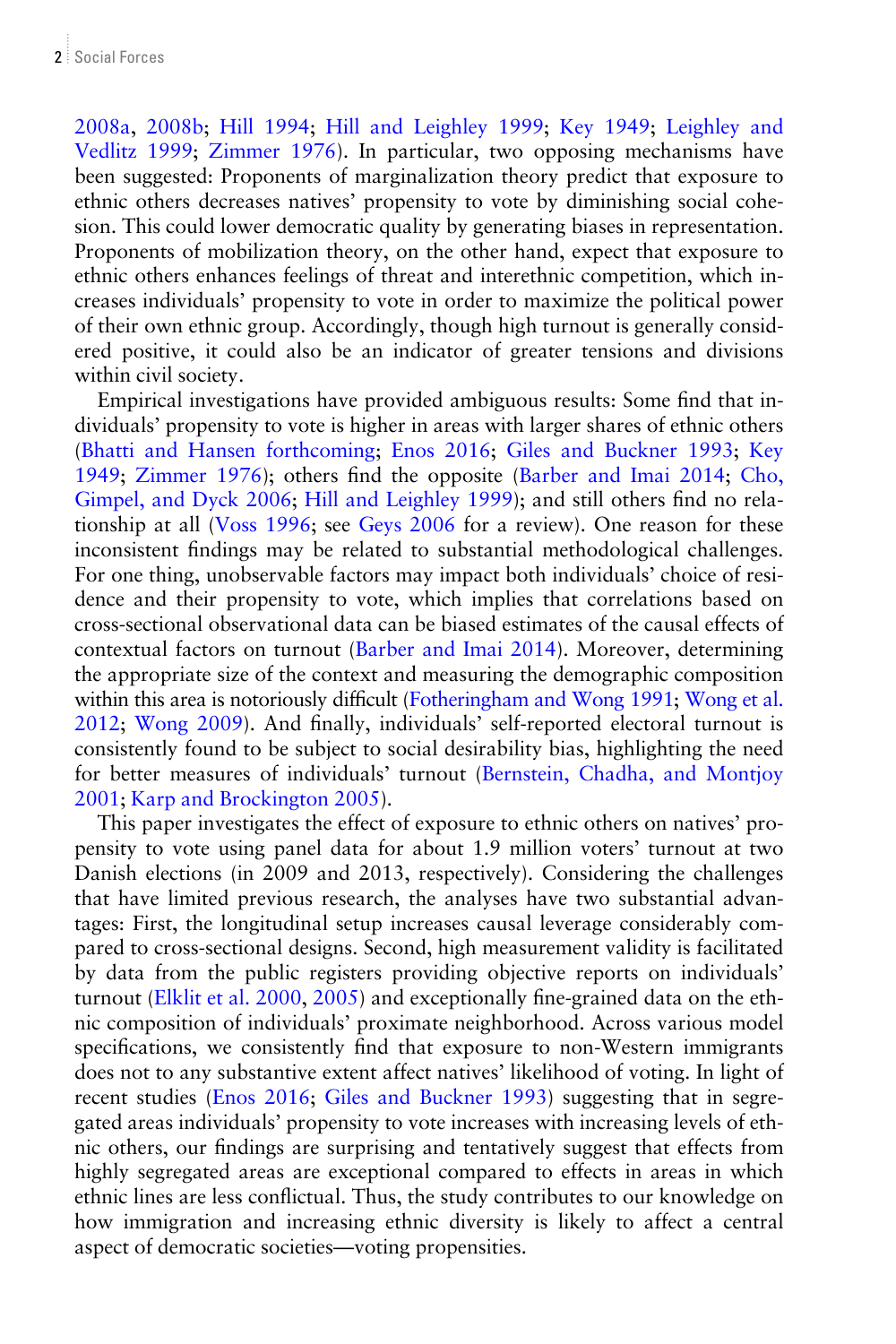## Ethnic Neighborhood Composition and Voting

Starting with [Key \(1949\)](#page-26-0), the mobilization perspective has gained prominence within the literature on how individuals' voting behavior is affected by the ethnic composition of their neighborhood. Specifically, Key demonstrated that whites living in counties with higher shares of African Americans were more likely to vote than whites living in counties with relatively fewer African Americans. The pattern has been explained with reference to group threat theory, positing that individuals feel threatened when exposed to out-groups [\(Blalock 1967](#page-24-0); [Tajfel](#page-26-0) [and Turner 1979\)](#page-26-0). Following this line of thought, out-group exposure enhances individuals' wish to maximize the political power of their own ethnic group [\(Blalock 1967;](#page-24-0) [Enos 2016](#page-25-0)). In fact, it has been argued that voting may reinforce in-group loyalties and ethnic conflict, because voting inherently involves opposing interests and confrontations regarding the distribution of resources [\(Uslaner](#page-26-0) [and Brown 2005\)](#page-26-0).

Recent nuances to the threat theory have been provided by studies suggesting that the effect of interethnic exposure depends on the salience of the ethnic distinctions [\(Enos 2010;](#page-25-0) [Hopkins 2010,](#page-25-0) [2011\)](#page-25-0). For instance, [Hopkins \(2010](#page-25-0), [2011\)](#page-25-0) shows that increasing ethnic diversity only produces anti-immigration attitudes when immigration is politicized by salient national rhetoric. Along the same lines, [Enos \(2016\)](#page-25-0) suggests that the mobilization effect related to increasing neighborhood exposure may be particularly pronounced when the ethnic groups are socially very segregated rather than integrated, because the segregation indicates that group interests are also very different. Enos demonstrates that whites' turnout decreased when Chicago ghetto areas were demolished, presumably because of a diminished perception of threat, but it is possible that the effect is markedly different in areas that are less socially divided along ethnic lines.

Yet other scholars argue that ethnic differences do not by themselves serve to enhance turnout; rather, the effect is mediated by politicians' campaigning efforts ([Cho, Gimpel, and Dyck 2006](#page-24-0)). Specifically, politicians who seek to mobilize voters along ethnic lines have an incentive to focus campaigns in areas with a large share of potential voters (in-group members), which in turn is likely to increase turnout among this group ([Cho, Gimpel, and Dyck 2006\)](#page-24-0). Consequently, individuals living in areas with large shares of out-group members are less likely to be targets of politicians' campaign activities and thus less likely to vote.

While a number of studies support mobilization theory by finding that higher shares of ethnic minorities correlate with higher turnout ([Enos 2016;](#page-25-0) [Key 1949](#page-26-0); [Zimmer 1976](#page-27-0)), other investigations find the opposite, namely that the propensity to vote is lower in ethnically diverse areas [\(Barber and Imai 2014;](#page-24-0) [Cho,](#page-24-0) [Gimpel, and Dyck 2006](#page-24-0); [Hill and Leighley 1999](#page-25-0); see [Geys 2006](#page-25-0) for a review). In explaining this pattern, researchers often emphasize a process of withdrawal and marginalization [\(Barber and Imai 2014;](#page-24-0) [Geys 2006\)](#page-25-0). In particular, scholars argue that exposure to ethnic others decreases social connectedness and community cohesion, which in turn makes individuals withdraw from social and political participation [\(Geys 2006;](#page-25-0) [Putnam 2007\)](#page-26-0). The former part of this argument is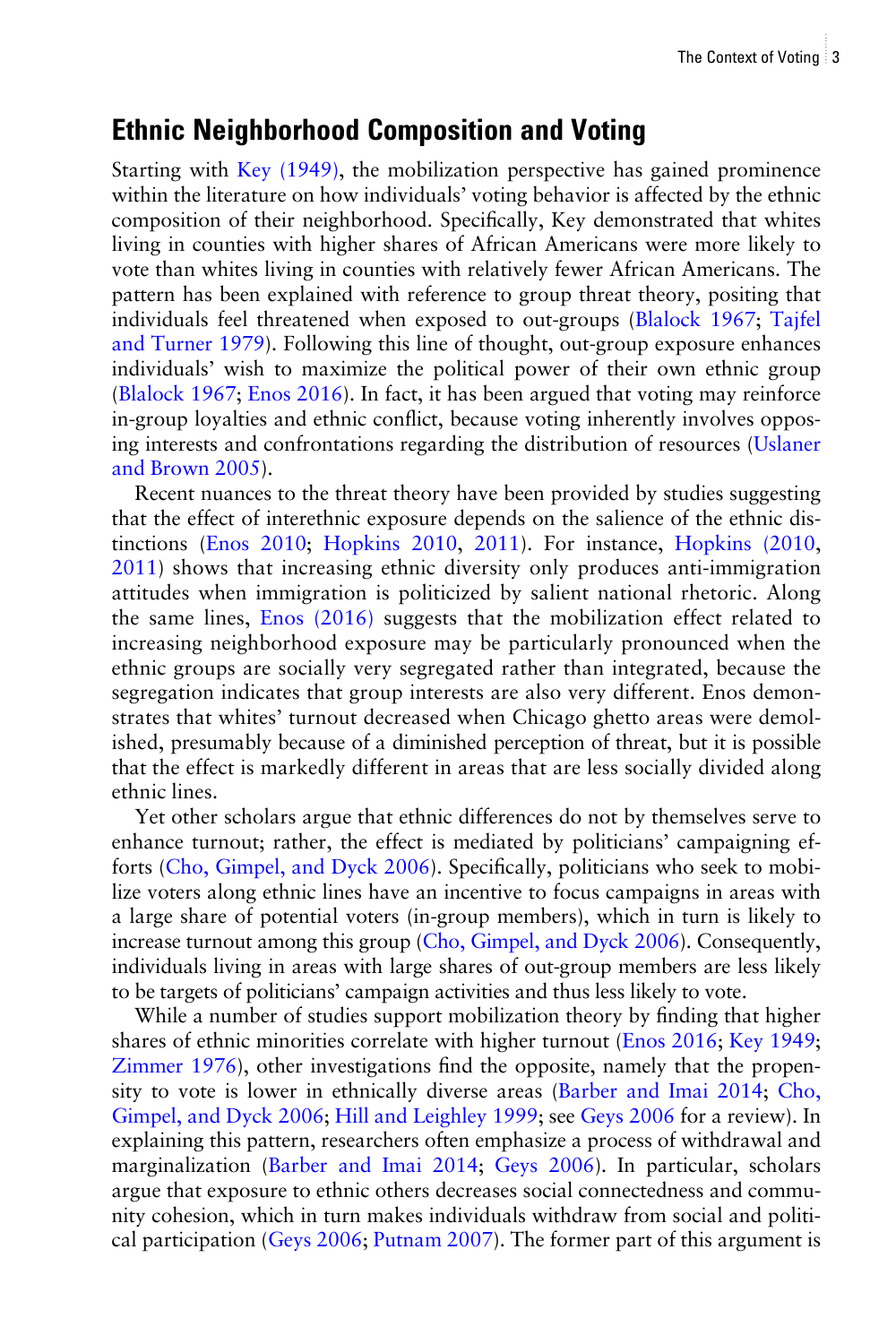supported by studies from both Western Europe and the United States demonstrating that social trust is lower among individuals exposed to higher shares of people of foreign ethnic origin in their proximate neighborhood ([Dinesen and](#page-24-0) [Sønderskov 2015](#page-24-0); [Putnam 2007\)](#page-26-0). The latter part dates back to arguments presented by [Almond and Verba \(1963\),](#page-23-0) who argued that political participation in Britain and the United States is high as a result of a strong civil culture characterized by social cohesion and connectedness. Relatedly, scholars have recently turned to re-emphasizing voting as a social action related to feelings of social pressure and responsibility ([Bond et al. 2012;](#page-24-0) [Fowler 2005](#page-25-0); [Rolfe 2012](#page-26-0); [Sinclair](#page-26-0) [2012\)](#page-26-0), which presumably decreases with lower social cohesion [\(Eagles and Er](#page-24-0)fle [1989;](#page-24-0) [Parry and Moyser 1984\)](#page-26-0).

Additionally, turnout may decrease in response to a tendency for individuals to withdraw from situations that involve conflict [\(Barber and Imai 2014\)](#page-24-0). Conflict avoidance propensity has been documented in several studies, and related investigations have documented that individuals are more likely to vote when they engage in social environments with people with whom they agree politically ([Campbell 2006](#page-24-0) [cited in [Barber and Imai 2014](#page-24-0)]; [McClurg 2006](#page-26-0); [Mutz 2006](#page-26-0) [cited in [Barber and Imai 2014](#page-24-0)]; see, however, [Klofstad, Sokhey,](#page-26-0) [and McClurg 2013](#page-26-0) for a critical discussion). Accordingly, if individuals take greater ethnic diversity as an indication of larger conflicts of interest, they might withdraw from political activities, including voting, in order to avoid being confronted with opposing political viewpoints ([Barber and Imai 2014](#page-24-0)).

Thus, while mobilization theory argues that intergroup exposure generates conflict, which in turn inspires individuals to turn out, marginalization theory predicts that individuals feel less socially connected and committed when exposed to greater ethnic diversity, and as a consequence withdraw from political participation, including voting. Empirical investigations of the issue have not provided consistent evidence in favor of either theory. This, however, may be related to several severe challenges for the study of context effects on turnout. In the following, we elaborate on these challenges, and describe how the methodology and data that we apply accommodate some of the concerns.

# Research Design

Scholars studying the effect of neighborhood exposure to ethnic others on individuals' propensity to vote face severe methodological challenges related to (1) establishing causality and (2) reducing measurement error. The problem related to causal inference arises as certain (typically) unobserved factors (e.g., personality traits and early life imprecisions such as factors related to individuals' upbringing) are likely to affect both where individuals reside and their likelihood of voting ([Barber and Imai 2014\)](#page-24-0). Accordingly, a correlation may not reflect an effect of context on turnout, but rather confounding factors. The challenge related to measurement error is particularly salient with regard to specifying the relevant contextual unit within which exposure effects occur. This challenge is particularly pronounced in light of extensive research showing that the use of inappropriate units can substantially bias results (for further details,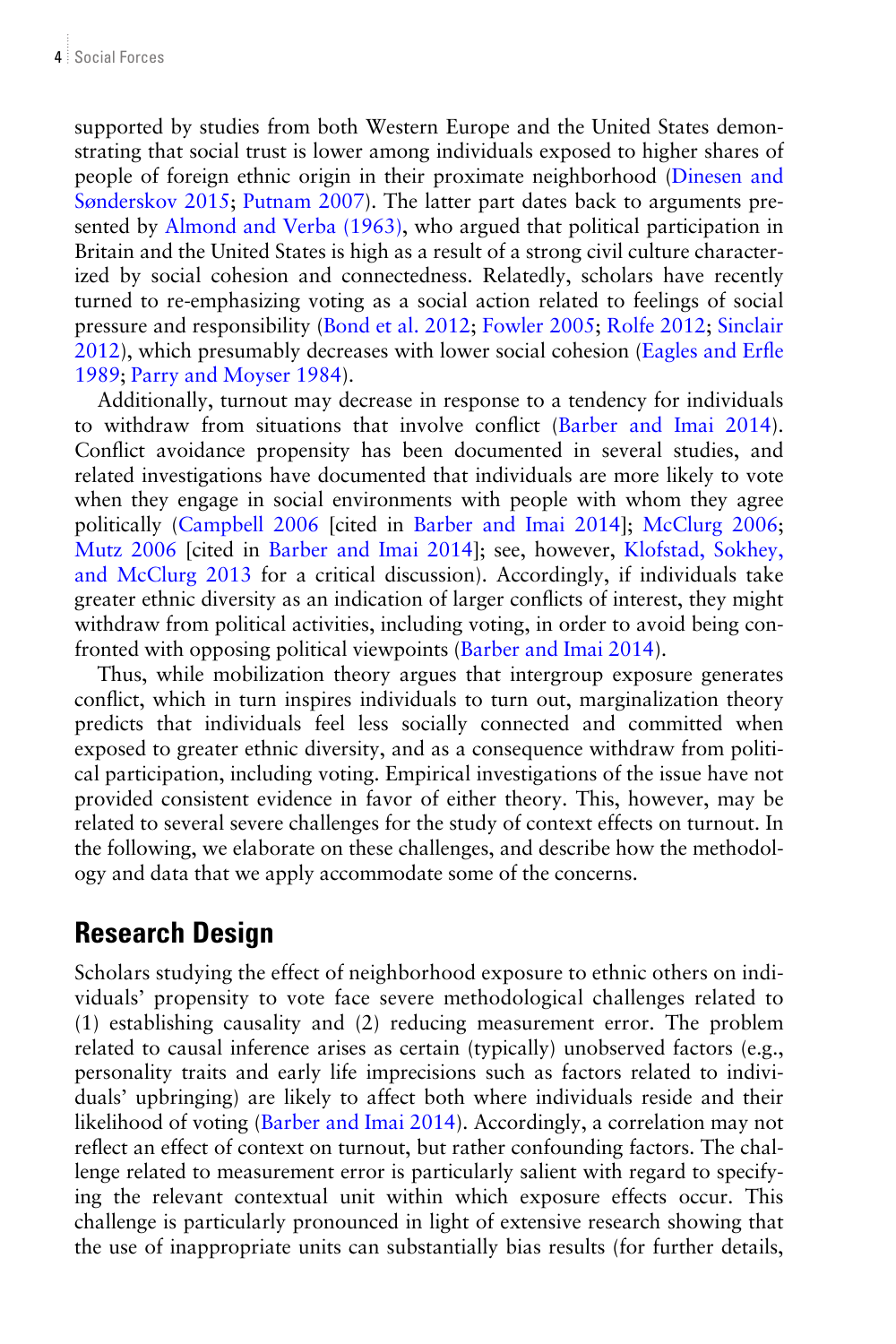see [Fotheringham and Wong 1991;](#page-25-0) [Wong et al. 2012](#page-24-0); and [Wong 2009](#page-27-0) on the Modifiable Areal Unit Problem). A recent study of neighborhood ethnic composition on trust demonstrates that the exposure effect is present only in individuals' very proximate residential area in which exposure to other residents is almost unavoidable ([Dinesen and Sønderskov 2015\)](#page-24-0). While, of course, individuals' daily experiences and observations are not confined to their very proximate neighborhood, it is less certain that they personally observe relevant demographic developments within their larger residential neighborhood. As a consequence, using the ethnic composition of larger areas (such as counties or municipalities) as a proxy of neighborhood exposure is problematic, because it is likely to be related to greater measurement error.

In this study, we are able to substantially reduce concerns regarding both confounding and measurement error by using a panel dataset with detailed geographical information. Specifically, our empirical investigations have two major advantages. First, the panel setup facilitates more precise causal estimates, because it allows us to control for all time-invariant individual heterogeneity (e.g., psychological variables and social upbringing) by examining how changes in individuals' turnout respond to changes in the ethnic composition of their local context (specifically, we perform first difference regression analyses). Considering that most previous studies, and to our knowledge all previous European studies, have been based on cross-sectional designs, this advantage brought about by the panel data is non-trivial.

Second, we are able to reduce measurement error regarding natives' exposure to ethnic minorities, because we have fine-grained information regarding the demographic composition of exceptionally small spatial units (100 \* 100 meters) within which voters reside (the average number of relevant citizens in such a context is just 76). Accordingly, we do not have to rely on large administrative groupings such as electoral districts when measuring local exposure to immigrants, though we also test the robustness of our results with more aggregate context measures (contexts of  $1 * 1$  km and  $10 * 10$  km).

## Ethnic Diversity in a Danish Context

The history of immigration to Denmark resembles that of other Nordic countries and other Western European countries like Germany without a strong colonial history. Historically, these countries have been relatively homogeneous and have had low levels of immigration. In the 1960s immigrants from particularly Turkey, Pakistan, and the former Yugoslavia settled in Denmark as migrant workers. Later, refugees from Vietnam, Iraq, Iran, the former Yugoslavia, and recently Syria have accounted for most of the non-Western immigration. Comparatively, Denmark is still a homogeneous society, though it has become less so in the recent years. In 2008, 9.2 percent of the population was of non-native descent, which increased to 12.3 percent in 2016. Individuals of non-Western descent comprised 6.2 percent of the population in 2008, increasing to 8.0 percent in 2016, with Turks constituting the largest group (around 1 percent of the population) [\(Statistics Denmark 2016\)](#page-26-0).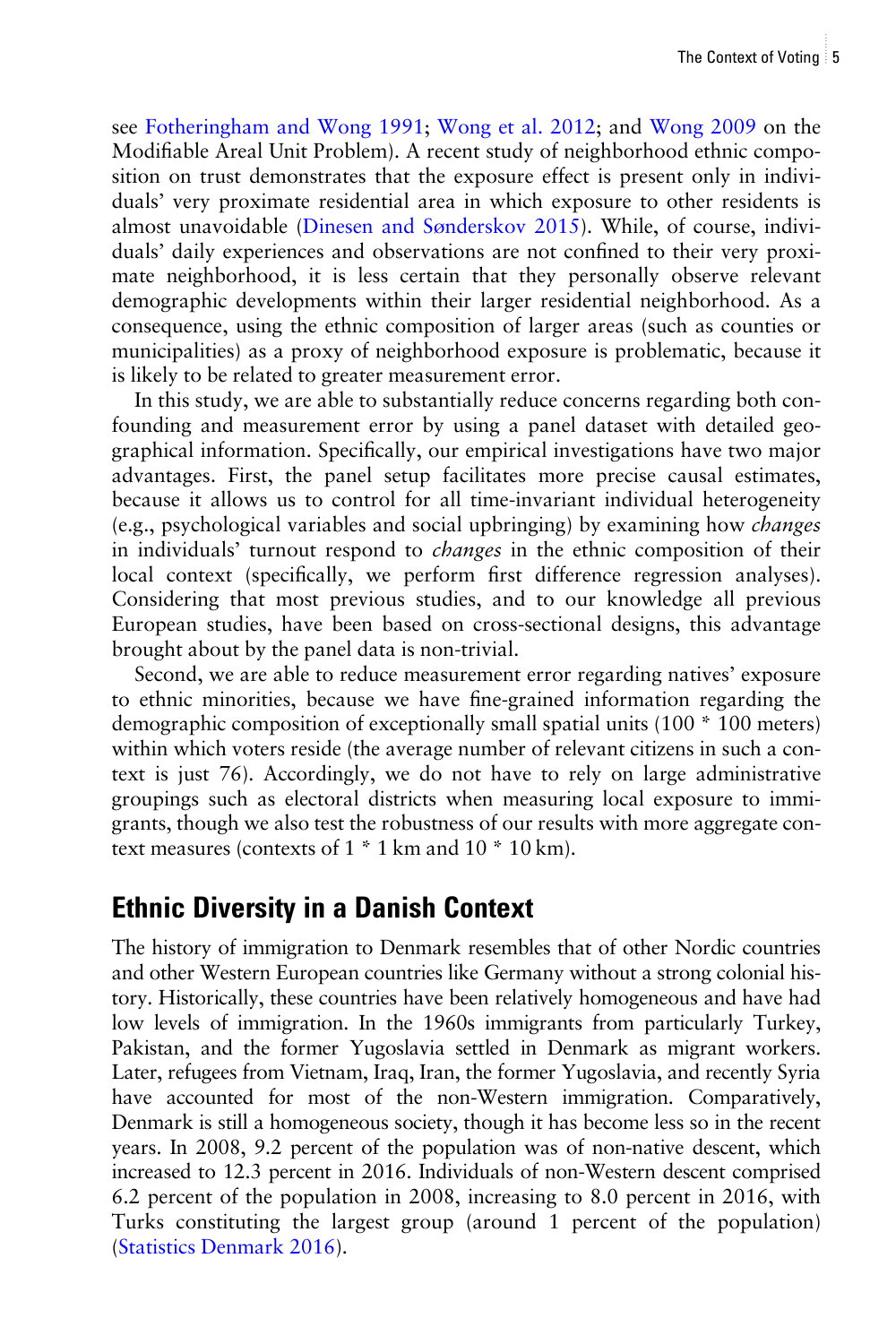Sixty percent of all immigrants live in social housing, compared to 20 percent of native Danes, and immigrants live 10 times more often in multi-ethnic neighborhoods. Even though non-native Danes tend to live in multi-ethnic neighborhoods ([Andersen 2010](#page-24-0); [Andersen et al. 2016](#page-24-0)), the neighborhoods are not very segregated when compared to racial segregation in the United States. Rather, segregation is more similar to other Western European countries ([Drever 2004\)](#page-24-0). Even so, a negative relationship between high-share immigrants in neighborhoods and social trust has previously been shown in the country [\(Dinesen and](#page-24-0) [Sønderskov 2015](#page-24-0)).

As in other Western European countries, the issue of immigration has over the past decades been a highly political salient issue in Denmark ([Dahlgaard,](#page-24-0) [Hansen, and Pedersen 2014](#page-24-0); [Hansen and Andersen 2013](#page-25-0); [Hansen and Stubager](#page-25-0) [2016\)](#page-25-0). The Danish People's Party has established themselves as an antiimmigrant voice in the political space, and many of the major traditional parties have moved in the direction of a more immigration-skeptical stance since the 1990s ([Green-Pedersen and Krogstrup 2008](#page-25-0)). The party gained 7.4 percent of the vote in its first national election in 1998, 13.8 percent in 2007, and 21.1 percent in 2015.

In sum, Denmark can be characterized as a historically homogeneous country that has experienced medium to high levels of immigration and where immigration since the 1990s has been highly politicized. Thus, there is at least the potential for conflict and impact on connectedness ([Dinesen and Sønderskov 2015\)](#page-24-0), which can activate mechanisms within mobilization and marginalization theory.

## Data and Measures

The analysis is based on a rich register panel dataset from the 2009 and 2013 Danish municipal and regional elections. Denmark is a decentralized welfare state, and the municipalities, which also levy taxes, spend about 25 percent of the entire GDP and half of the public expenditures ([Hansen, Houlberg, and](#page-25-0) [Pedersen 2014\)](#page-25-0). The elections, which are held every fourth year in November, are considered important, and turnout in the 2009 and 2013 elections was 65.8 and 71.9 percent, respectively. Specifically, the data consist of official voter lists as well as public recordings of individual-level socio-economic data (these include information regarding, for example, employment status, marital status, income, residential location, and residential history). Data from the voter lists depend on the individual municipalities' participation in the present municipality election study, which was voluntary. For the 2009 election, 44 of the 98 municipalities submitted their voter lists to the study (see [Bhatti and Hansen 2010](#page-24-0) for more details about the data collection), while for 2013 all municipalities participated (see [Bhatti et al. 2014\)](#page-24-0). We did not find major differences between participating and non-participating municipalities in 2009. A logistic regression predicting municipal participation in 2009 using a range of municipal level variables was insignificant ( $p = 0.19$ ; see table [A1.1](#page-14-0) in section 1 of the appendix), though we note that there is a tendency for participating municipalities to be larger in terms of inhabitants, for example, and to score lower on an index for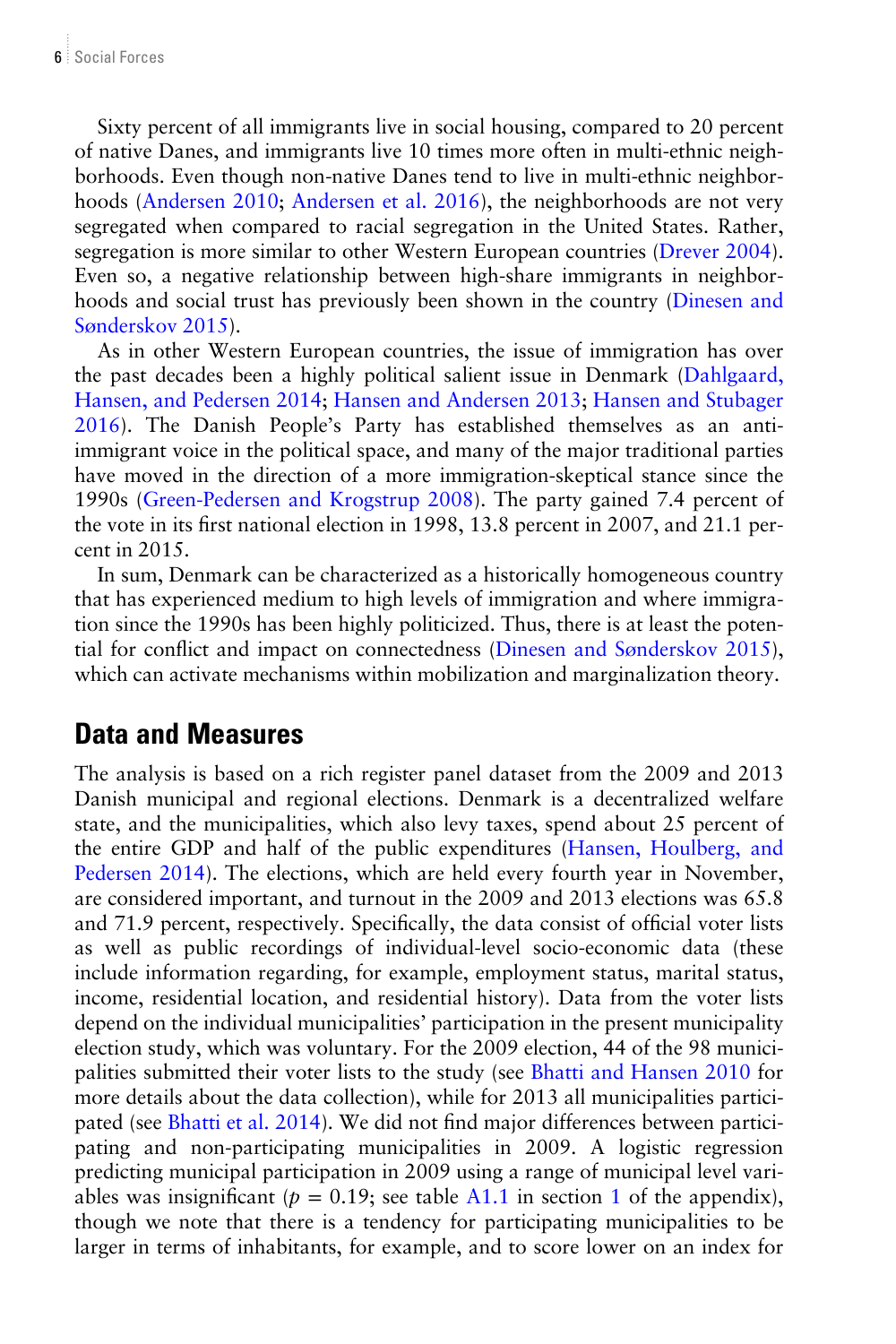socio-economic expenditure needs. Thus, some caution should be taken when generalizing the results to all municipalities. The participating and nonparticipating groups experienced a similar change in turnout between 2009 and 2013 (5.8 percentage points and 5.9 percentage points, respectively). For the participating municipalities, we have data for all eligible individuals, and a major advantage of our dataset is therefore the absence of individual level selfselection. In total, our sample consists of about 1.9 million voters of ethnic Danish origin, corresponding to about 44 percent of the entire eligible population in the 2009 Danish electorate.

To facilitate measures of individuals' local context, all municipalities were divided into 100 \* 100 meter squares with (anonymized) codes connecting all voters to the specific square that they reside in on the two election days. By aggregating individuals within the neighborhood identifiers (the 100 \* 100 meter squares), we can generate measures regarding various relevant contextual factors (i.e., share of [non-Western] immigrants as well as relevant control variables such as average income and educational level). In robustness tests, we experiment with alternative sizes of the contexts (e.g., [Dinesen and Sønderskov](#page-24-0) [2015;](#page-24-0) [Reardon et al. 2008](#page-26-0)). Besides eligible individuals, we also have access to socio-economic information for non-eligible individuals.

In the primary analyses, we exclude individuals who moved between the first and second wave (we define a move as having different residential addresses on January 1, 2010, and January 1, 2014), since otherwise unobserved contextual factors are not held constant, thereby furthering the risk of biased estimates (see [Barber and Imai 2014](#page-24-0) for a similar approach). Yet, in subsequent robustness analyses, we rerun the analyses with individuals who move.

Turnout is measured by a dummy variable that for each individual at each election denotes whether the individual voted (voting is coded as 1). All individuals eligible for voting are automatically registered as voters in Denmark, and the registration regarding whether an individual voted is carried out at the polling station when individuals retrieve their voting ballot. As the analysis uses the first difference estimator, the dependent variable is change in turnout, and is calculated by taking the 2013 turnout (0–1) and subtracting the 2009 turnout (0–1). It is therefore scaled from  $-1$  to  $1<sup>2</sup>$ .

We measure exposure to ethnic others by the share of individuals residing within the 100 \* 100 meter area who are immigrants or first-generation descendants of non-Western origin (see section 2 in the appendix for a definition of non-Western origin). As Denmark has traditionally been very ethnically homogeneous, the share of (non-Western) immigrants correlates strongly with the share of ethnic others, and therefore is a useful operationalization. We focus on non-Western immigrants, because they are likely to differ in visible ways from natives. While this approach parallels that of other studies focusing partly or exclusively on visible minorities [\(Danckert, Dinesen, and Sønderskov 2016](#page-24-0); [Hjerm 2009;](#page-25-0) [Schneider 2008](#page-26-0); [Stolle,](#page-26-0) [Soroka, and Johnston 2008\)](#page-26-0), we perform robustness tests with various alternative operationalizations that will be introduced later. Following Statistics Denmark, we classify individuals as native Danes if at least one parent was born in Denmark and holds Danish citizenship, irrespective of whether the individuals were born in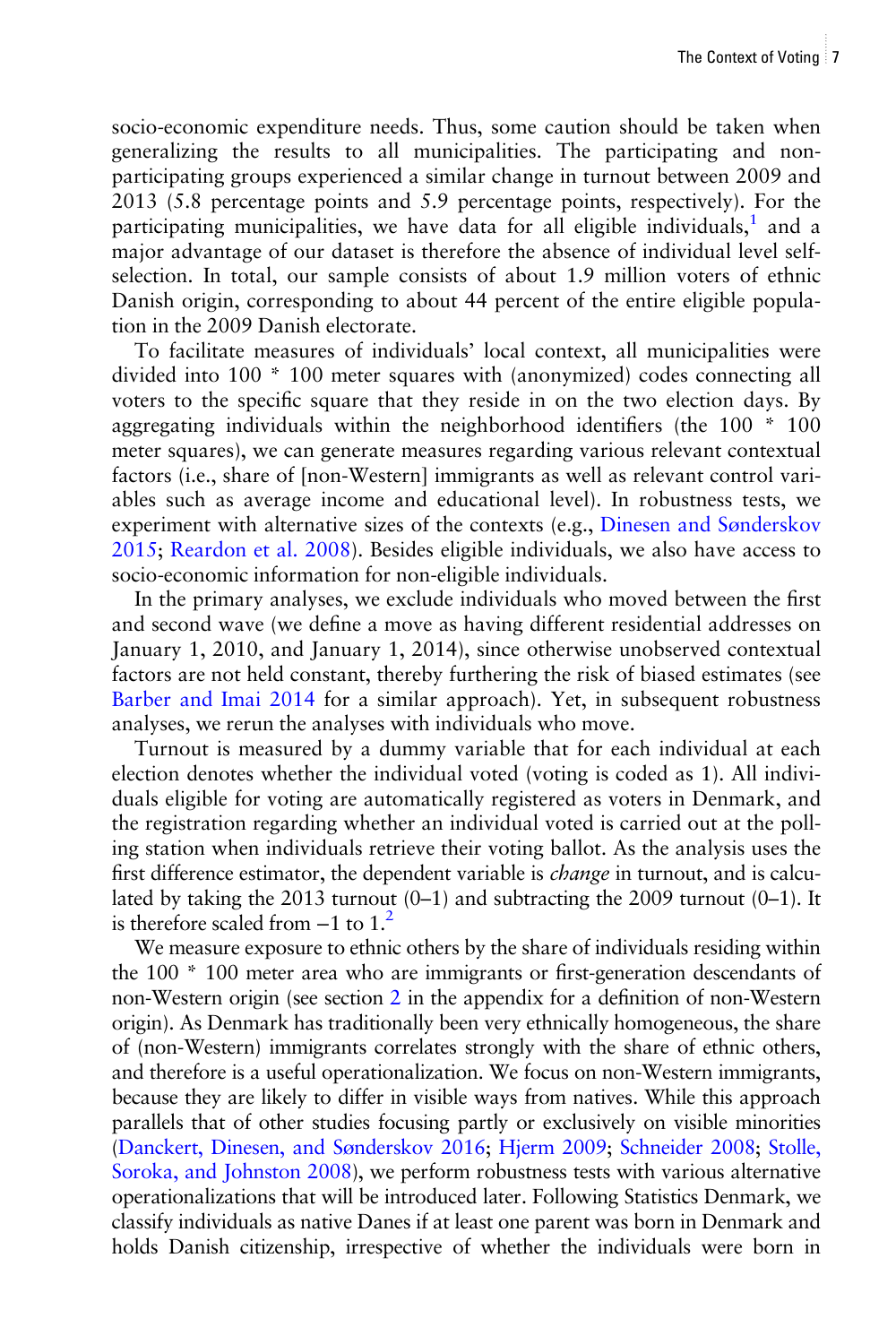Denmark and/or hold Danish citizenship themselves. Individuals who do not meet these criteria are considered either immigrants (if they were born outside Denmark) or descendants (if their parents were born outside Denmark).

The first differencing decreases the variance in the main independent variable compared to a simple pooled regression, and most individuals only experience moderate changes in the share of non-Western immigrants in the proximate residential area. Thus, on average the share of voters with non-Western origin changed 2.6 percentage points (std. dev.  $= 5.3$ ). Yet, some experienced substantially greater changes, and more than 10 percent of the natives experienced increases in the share of voters with non-Western origin of at least six percentage points. Accordingly, though the variance in the independent variable is generally moderate, it does vary between individuals, and as we will get back to later, allows for precise estimates. Yet one point of caution should be noted. It is not random who experiences an increase in non-Western immigrants in a local area. For instance, there is a weak tendency for high-density areas to experience a greater increase than others (Pearson  $= 0.05$ ). However, in general, correlations between pre-treatment variables and the main independent variable are weak, and the results we present thus go beyond a very select group of Danes.

The first difference model used to analyze the panel data by definition controls for all time-invariant variables (e.g., personality and childhood socialization). To avoid that the estimates are confounded by time-varying factors, we include a number of contextual and individual-level controls. At the individual level, we control for changes in marital status, income, unemployment status, and residential stability (the number of days [logged] that individuals have lived at their Election Day address), as well as distance between home and polling station, which are all factors that typically affect turnout (e.g., [Dyck and Gimpel 2005](#page-24-0); [Haspel and Knotts 2004](#page-25-0); [McNulty, Dowling, and Ariotti 2009](#page-26-0); [Smets and van](#page-26-0) Ham  $2013$ ).<sup>3</sup> At the contextual level, we control for changes in population density, average income, and unemployment rate, as well as average educational level, which previous research has found to be important for turnout ([Cohen](#page-24-0) [and Dawson 1993;](#page-24-0) [Fieldhouse and Cutts 2008a;](#page-25-0) [Geys 2006\)](#page-25-0). We also include municipal fixed effects to separate local contextual effects from any possible contextual effects at the municipal level. Details regarding the measures as well as descriptive statistics are reported in sections 2 and 3 of the appendix.

## **Results**

To estimate the effects of neighborhood exposure to non-Western immigrants on turnout among natives, we perform first difference regression models, estimated by OLS with cluster robust standard errors.<sup>4</sup> The findings are reported in table [1](#page-8-0); the model shows the predicted effect of a 100 percent increase in the share of non-Western immigrants within the very proximate residential area (100 \* 100 meter). In other words, because changes in non-Western immigrants are measured in shares, its coefficient denotes the estimated effect from the largest possible change in neighborhood composition, that is, going from a zero share of non-Western immigrants to a neighborhood comprised only of non-Western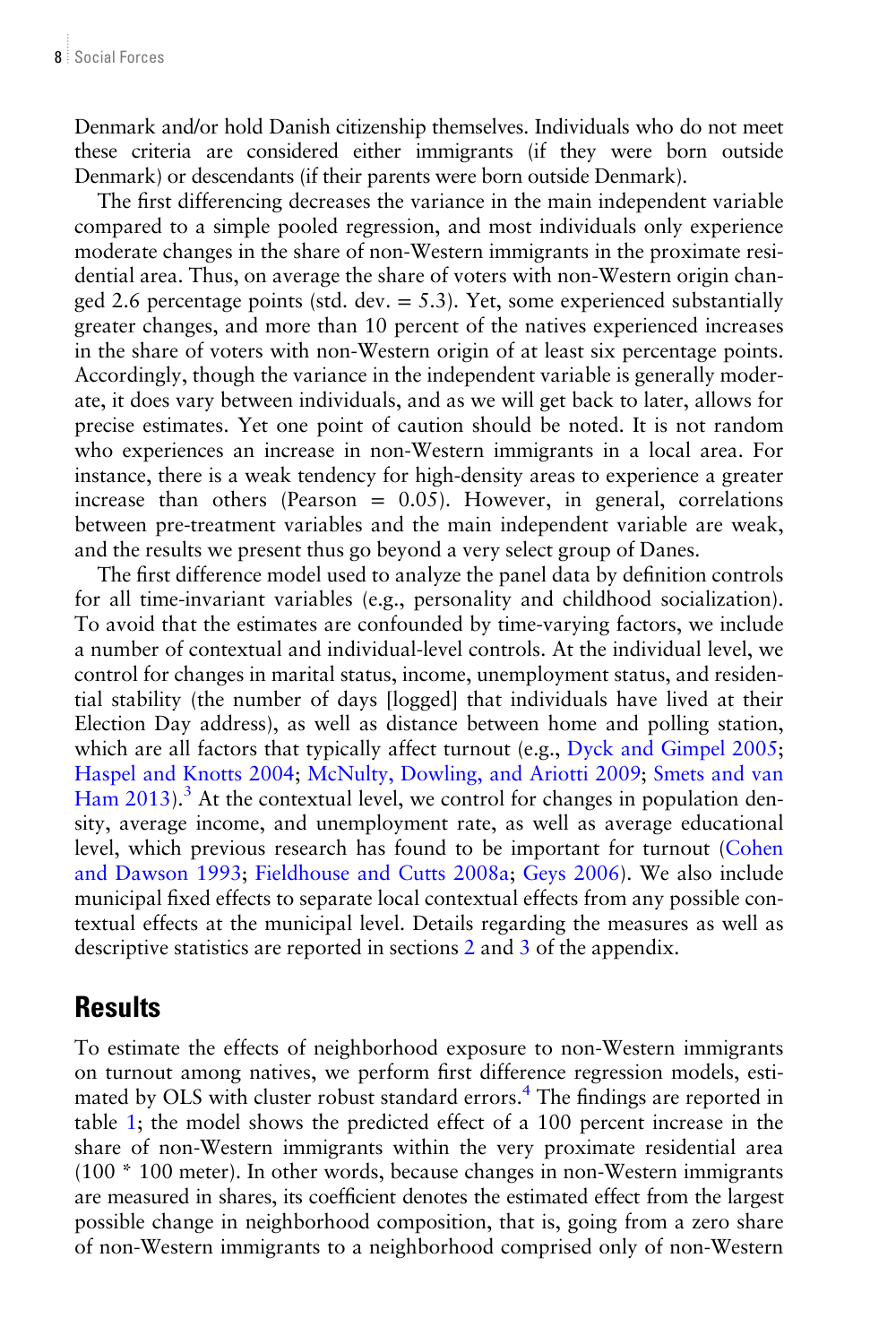|                                                                           | (1)<br>$100*100$ m        |
|---------------------------------------------------------------------------|---------------------------|
| Change in share of non-Western immigrants in context                      | $-0.00900$<br>(0.00826)   |
| Individual-level controls                                                 |                           |
| Change in personal income billion DKK                                     | $-0.0299$<br>(0.0937)     |
| Change in unemployment status                                             | $0.0358***$<br>(0.00177)  |
| Change in marital status                                                  | $0.0445***$<br>(0.00189)  |
| Change in residential stability (number of days logged)                   | $0.0357***$<br>(0.000679) |
| Change in distance to polling station (10,000 meters)                     | $-0.00393$<br>(0.00201)   |
| Context level $(100*100 m)$ controls                                      |                           |
| Change in density (no. of 1,000 individuals) in context                   | $-0.00650$<br>(0.0347)    |
| Change in average income (billion DKK) in context                         | $-0.284$<br>(0.542)       |
| Change in unemployment rate in context                                    | 0.00664<br>(0.00461)      |
| Change in educational level (share with high school degree)<br>in context | 0.00202<br>(0.00424)      |
| Municipal-level fixed effects included                                    | Yes                       |
| Constant                                                                  | $-0.0483***$<br>(0.00305) |
| N                                                                         | 1,295,890                 |

#### <span id="page-8-0"></span>Table 1. First Difference Linear Regression Analysis Predicting Natives' Propensity to Vote (stayers only)

Note: Cluster-robust standard errors (clustered within 100\*100 meter areas) in parentheses; \*  $p < 0.05$  \*\*  $p < 0.01$  \*\*\*  $p < 0.001$ .

immigrants. Note that as the first difference estimator analyzes changes in the independent variables in relation to changes in the dependent variable, effects of time-invariant variables are not estimated (they partial out, that is, they are indirectly controlled).

Model 1 shows a very weak negative correlation between the share of non-Western immigrants within the proximate neighborhood and individuals' propensity to vote, and the effect is insignificant ( $p = 0.28$ ). The confidence intervals are so narrow that we with reasonable confidence can rule out even moderate effects (95 % CI =  $[-0.025; 0.007]$ ). Even when considering the lower bound of the 95 percent confidence interval around the point estimate, a substantial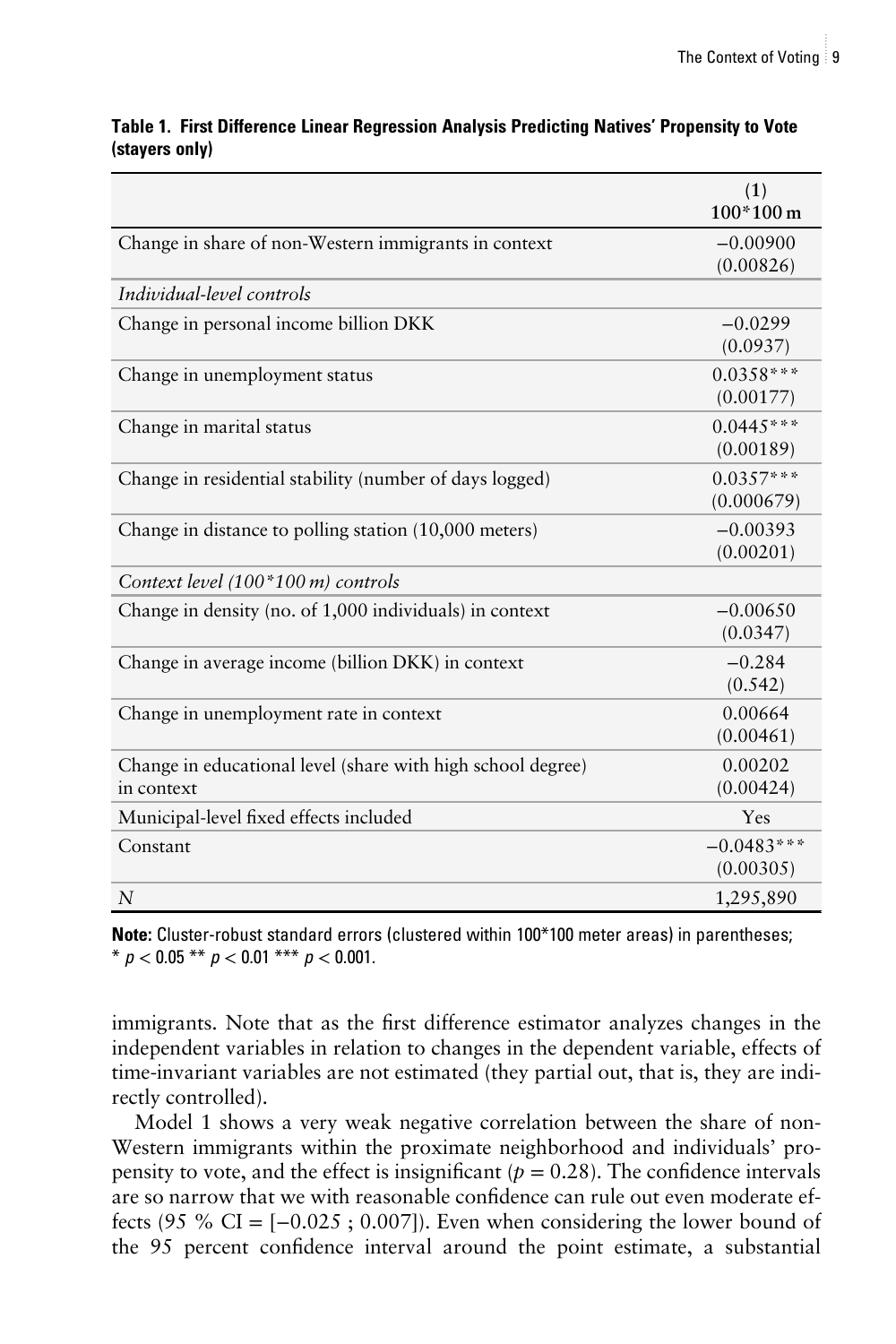increase in the share of non-Western immigrants of 10 percentage points which only about 5 percent of the sample experiences—is predicted to decrease individuals' propensity to vote with merely 0.25 percentage points. This corresponds to about one-twentieth of the effect of getting married (documented also by, e.g., Wolfi[nger and Wol](#page-27-0)finger 2008). The maximum possible change from zero percent to 100 percent non-Western immigrants would only yield an effect of −2.5 percentage points. The upper bound of the confidence interval corresponds to a miniscule 0.07 percentage point increase in turnout if the share of non-Western immigrants increased 10 percentage points and 0.7 percentage points when going from the theoretical minimum to the theoretical maximum of non-Westerners. Thus, contradicting the expectations of the threat and mobilization theory as well as the marginalization theory, increasing shares of non-Western immigrants does not appear to impact individuals' propensity to vote.

As a supplement to the confidence interval interpretation above, we can illustrate the lack of substantial effects by conducting two one-sided tests of equivalence ([Hoenig and Heisey 2001;](#page-25-0) [Rainey 2014\)](#page-26-0). The idea here is to define an absolute effect size  $(m)$  that constitutes a minimum meaningful effect and then test whether values below  $-m$  and above  $+m$  can be rejected. This approach of course involves some element of judgment about what constitutes a meaningful effect. One reasonable number for  $m$  in the present case could be 0.1, corresponding to a 1 percentage point increase in turnout for a 10 percentage point increase in the share of non-Western immigrants. This would for instance be equivalent to a modest 2.5 percentage point effect of going from the minimum to the 95th percentile in the 2009 data. As a comparison, [Enos \(2016\)](#page-25-0) finds a 13.4 percentage point effect of demolishing projects in Chicago. If we use the proposed  $m$  in the model in table [1,](#page-8-0) the  $p$ -value associated with an effect smaller than  $-m$  or greater than  $+m$  is 0.0000 and we can thus confidently reject substantively important effects.

Corresponding to previous studies, table [1](#page-8-0) also shows that residential stability increases individuals' propensity to vote, and that increases in the costs of voting, such as longer distance to the polling station, tend to have a small negative effect ( $p = 0.05$ ) on voter turnout ([Dyck and Gimpel 2005;](#page-24-0) [Haspel and Knotts](#page-25-0) [2004;](#page-25-0) [Highton 2000](#page-25-0); [McNulty, Dowling, and Ariotti 2009\)](#page-26-0). Interestingly, becoming unemployed increases an individual's turnout. This may be because job loss acts as a mobilizing event, increases interactions with the government, and generates more free time to follow politics ([Incantalupo 2012,](#page-25-0) 3–4).

## Robustness Tests

### Alternative size of neighborhoods

In robustness tests we repeat the main analysis with alternative definitions of individuals' proximate neighborhood; specifically, we measure contextual variables within 1 \* 1 km and 10 \* 10 kilometers squares (results are reported in table  $A4.1$  in section 4 of the appendix). The analyses show that parallel results are obtained if the share of non-Western immigrants is measured within squares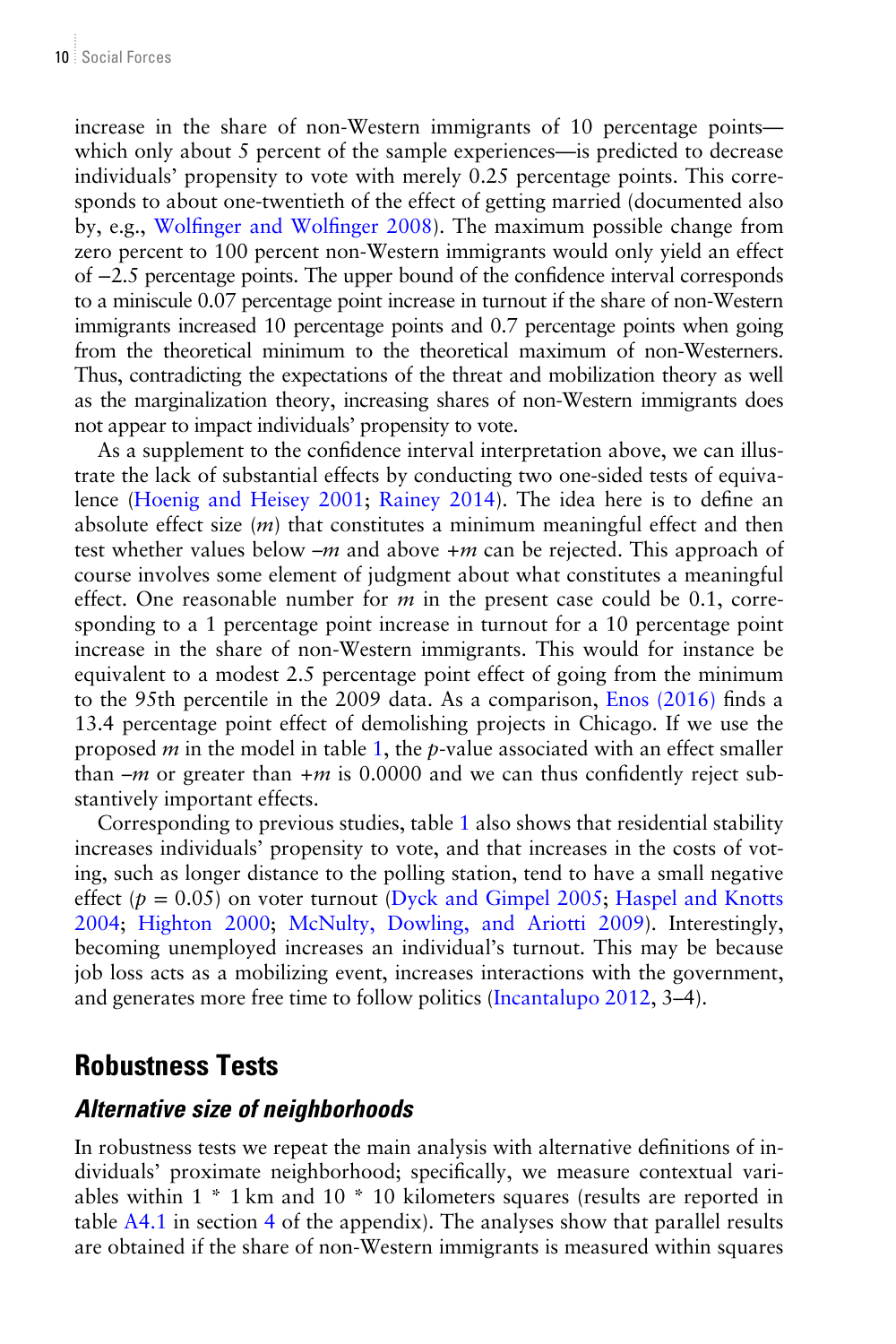of  $1 * 1$  km (see model 1 in table [A4.1\)](#page-16-0). The point estimate is almost identical to the 100 \* 100 m squares. Due to the smaller number of neighborhoods, the uncertainty is higher than in the 100 \* 100 m case, but we can still reject the possibility of major effects (95% CI =  $[-0.052; 0.038]$ , *p*-value for equivalence test  $= 0.00$ ). The effect estimate is also negative and insignificant with regard to the 10 \*10 km squares (see model 2 in table [A4.1](#page-16-0)), but the confidence intervals are so large that our model is not very informative  $(95\% \text{ CI} = [-0.321; 0.202]$ , p-value for equivalence test =  $0.38$ ). In sum, the findings do not appear to be a construct of the particular geographic unit; rather, the conclusion is similar when using alternative context specifications.

### Alternative Measures of Interethnic Exposure

Our primary measure of exposure to ethnic others is the share of non-Western immigrants and descendants within the proximate neighborhood. This operationalization rests on the assumption that non-Western immigrants constitute a more salient and typically more visually distinct out-group than Western immigrants. Yet, in subsequent tests, we repeat the analyses with a measure denoting the share of immigrants, irrespective of whether they are of Western or non-Western origin. However, the results are parallel to the ones reported in table [1](#page-8-0) (regression estimates are reported in table  $A5.1$ , model 1, in section 5 of the appendix) and hereby further testify to the conclusion that local residential ethnic composition does not affect natives' propensity to vote.

Another concern relating to the operationalization of ethnic others is whether the measure should include both immigrants and descendants. Descendants comprise slightly more than one-quarter of non-Western immigrants in the 2013 sample. If descendants to a large extent behave like their Danish peers, they may not affect natives' voting behavior to the same extent as immigrants, who are more likely to, for example, speak Danish and maintain cultural norms from their country of origin. Along the same lines, recent immigrants presumably have assimilated less to the Danish culture and may therefore be more likely to affect natives' voting behavior (about 20 percent of the non-Western immigrants in the 2013 sample immigrated within the past five years). To address these concerns, we reran the analyses using two alternative measures of exposure to non-Western immigrants. The first alternative measure uses only immigrants (and not descendants) in the calculation of the measure of the neighborhood ethnic composition. The second alternative measure is further restricted to include only immigrants who came to Denmark relatively recently (five years prior to the elections). Yet, neither of these changes substantially alters the results (regression estimates are reported in table [A5.1](#page-18-0), models 2 and 3, in section 5 of the appendix).

### Interactions

While we found no overall effects of the share of non-Western immigrants on voter turnout, a focus on the average effects could mask important effects for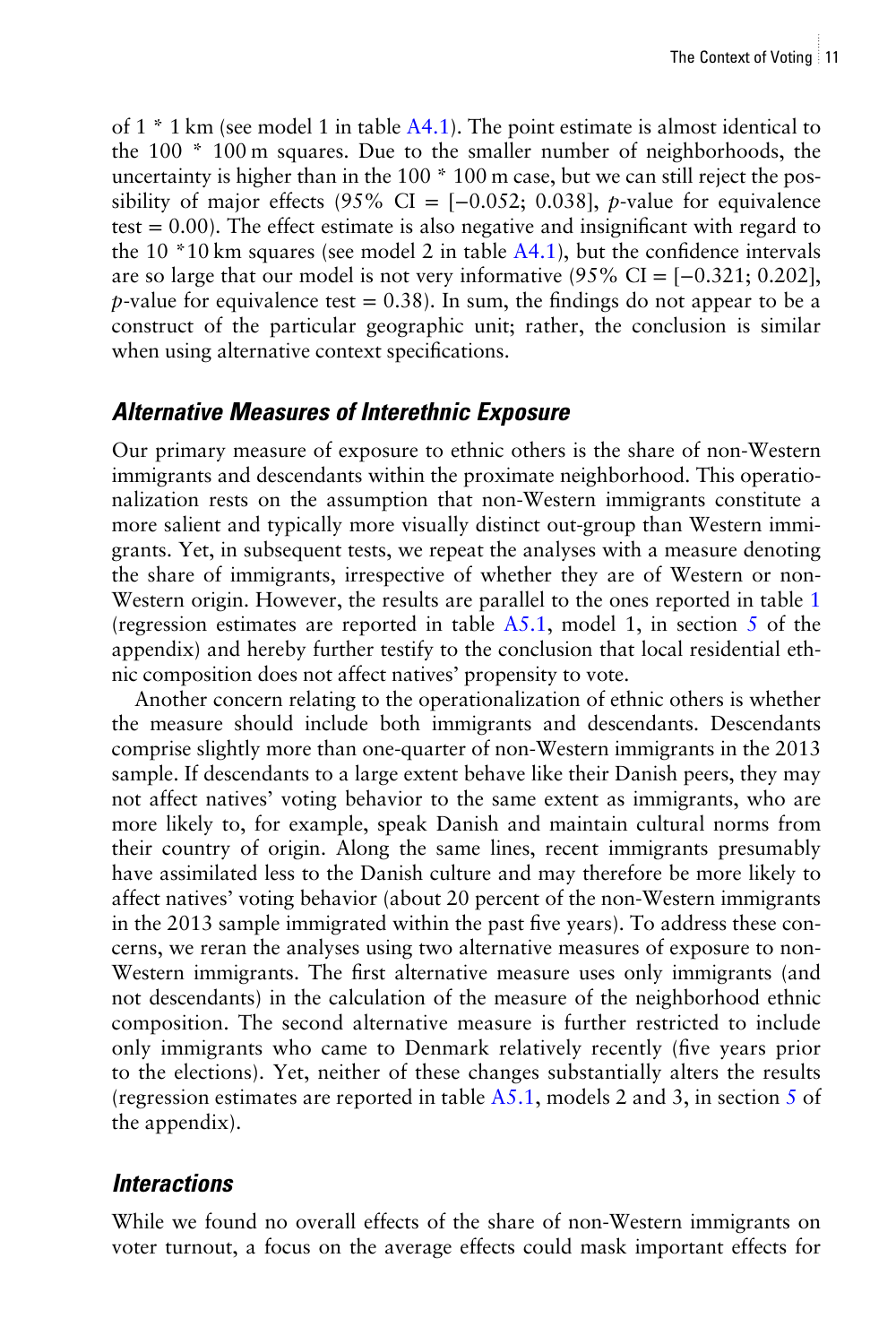certain segments of the population. We have no strong priors about such heterogeneous effects, but test two groups of interactions that could be relevant based on the existing theoretical literature.

First, within the literature it has been suggested that local or individual factors related to economic hardship may prime or enhance the perception that ethnic others constitute a threat and therefore act as a moderating factor [\(Citrin et al.](#page-24-0) [1997;](#page-24-0) [Malhotra, Margalit, and Mo 2015](#page-26-0); [Scheve and Slaughter 2001\)](#page-26-0). To inquire into this possibility, we conduct two additional tests. In the first we include an interaction between the neighborhood percentage of non-Western immigrants and the change in the neighborhood unemployment rate. In the second we add an interaction between the neighborhood percentage of non-Western immigrants and the change in individual-level unemployment. As is clear from table  $A6.1$  (models 1–2), both interactions are insignificant. Accordingly, even when taking into account factors that are expected to enhance the perception that immigrants constitute a threat, we do not find any evidence in favor of the threat perspective.

Second, we examine whether the effect of non-Western immigrants depends on the initial share of non-Western immigrants in the neighborhood. This idea follows a logic proposed by [Putnam \(2007\),](#page-26-0) who tentatively suggests that individuals may grow accustomed to exposure to ethnic others over time. In line with these expectations, [Newman \(2013\)](#page-26-0) finds that increasing shares of immigrants only generates negative interethnic attitudes when the increases occur in neighborhoods that used to be very homogeneous, presumably because they are not used to interethnic exposure. However the alternative scenario—that negative effects of ethnic diversity may intensify with higher levels of ethnic diversity—is also plausible. For instance, in areas with higher shares of immigrants, the level of social ethnic segregation may be higher, causing new immigrants to become less well integrated among natives and in turn become more likely to affect natives' likelihood of voting. We find a small but significant ( $p = 0.05$ ) interaction between the initial level of non-Western immigrants and the change in the share of non-Western immigrants (coefficients are reported in table [A6.1,](#page-19-0) model 3, and are visualized in figure [A6.1\)](#page-21-0). For low initial levels of non-Western immigrants, the effects estimate is positive and statistically insignificant from zero. For high initial levels, the effect is negative and statistically different from zero. However, substantive effects are miniscule. The effect estimate is only significant for less than 5 percent of the sample (those living in neighborhoods with an initial share of non-Western immigrants of minimum 28 percent), and even here the average marginal effect is less than 2 percentage points.

### Movers vs. Stayers

The primary analysis concerned only individuals who do not move. This parallels previous related research ([Barber and Imai 2014\)](#page-24-0) and is preferable considering that many contextual unobservable factors are not held constant when individuals move from one location to another. Yet, the effect of exposure to immigrants on individuals' propensity to vote may vary with (unobservable)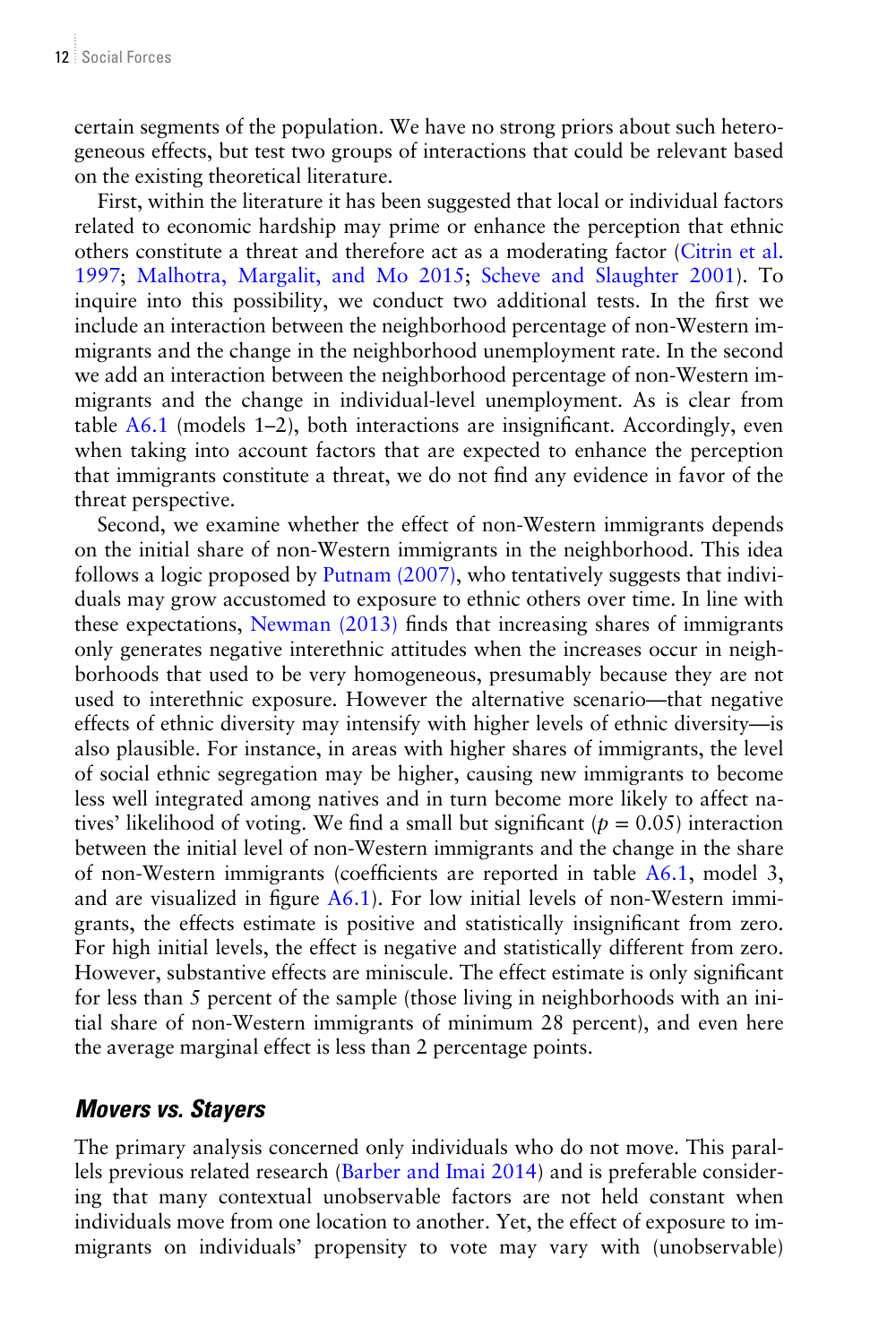factors related to the choice of moving, and therefore we also probe the results obtained above by rerunning the analysis with movers rather than stayers. The results are reported in section 7 in the appendix. This analysis shows that increasing shares of non-Western immigrants exert a significant, negative effect on individuals' propensity to vote among individuals who move. Yet, though statistically significant, the negative effect is substantively negligible: Individuals experiencing a 25 percentage point increase in the share of non-Western immigrants (which occurred for only 5 percent of the moving population) are only 0.6 percentage points less likely to vote when considering the point estimate of the effect. In other words, moving to a substantially more ethnically diverse area makes 6 out of 1,000 natives refrain from voting, which corresponds to about one-seventh of the effect of changing marital status from married to not married or one-sixth of the effect of changing unemployment status. Thus, despite the statistical significance of the coefficient, in substantive terms the effect of changing ethnic composition when moving is largely irrelevant for individuals' propensity to vote.

## Discussion and Conclusion

Widespread electoral participation across socioeconomic divisions and other societal fault lines is considered a core aspect of a healthy democracy. In light of high immigration rates in Western societies, it is therefore of obvious importance to what extent and in what way exposure to ethnic others impacts citizens' propensity to vote. Using a unique panel dataset with official turnout records for about 1.9 million Danish voters, this paper demonstrates that exposure to non-Western immigrants within citizens' proximate neighborhood does not have any substantive effects on their propensity to vote. This result is consistent across various context sizes and alternative specifications of the immigrant group. It is also important to notice that the results are not a result of low power, and even the upper and lower bounds of the confidence intervals imply only marginal effects.

As this is among the first studies to examine the issue using large-scale longitudinal data, which increases causal leverage considerably, the findings are an important contribution to our knowledge of out-group exposure effects on individuals' propensity to vote. Moreover, the implication of the findings is substantial: While contradicting both the mobilization/threat perspective and marginalization theory, the results provide evidence that comfort worries of detrimental consequences of increasing diversity, by showing that citizens' propensity to vote seems to be substantively unaffected by neighborhood exposure to immigrants and ethnic others more generally. When immigrants move into an area, overall neighborhood turnout may descriptively decrease due to the low turnout of immigrants, but the immigrants do not to any substantial extent affect the propensity to turn out among the natives living in the area.

At the same time, the results are noticeable in light of recent studies indicating that turnout increases in ethnically segregated areas. Thus, [Enos \(2016\)](#page-25-0) finds that the demolition of Chicago ghetto areas reduced whites' turnout substantively,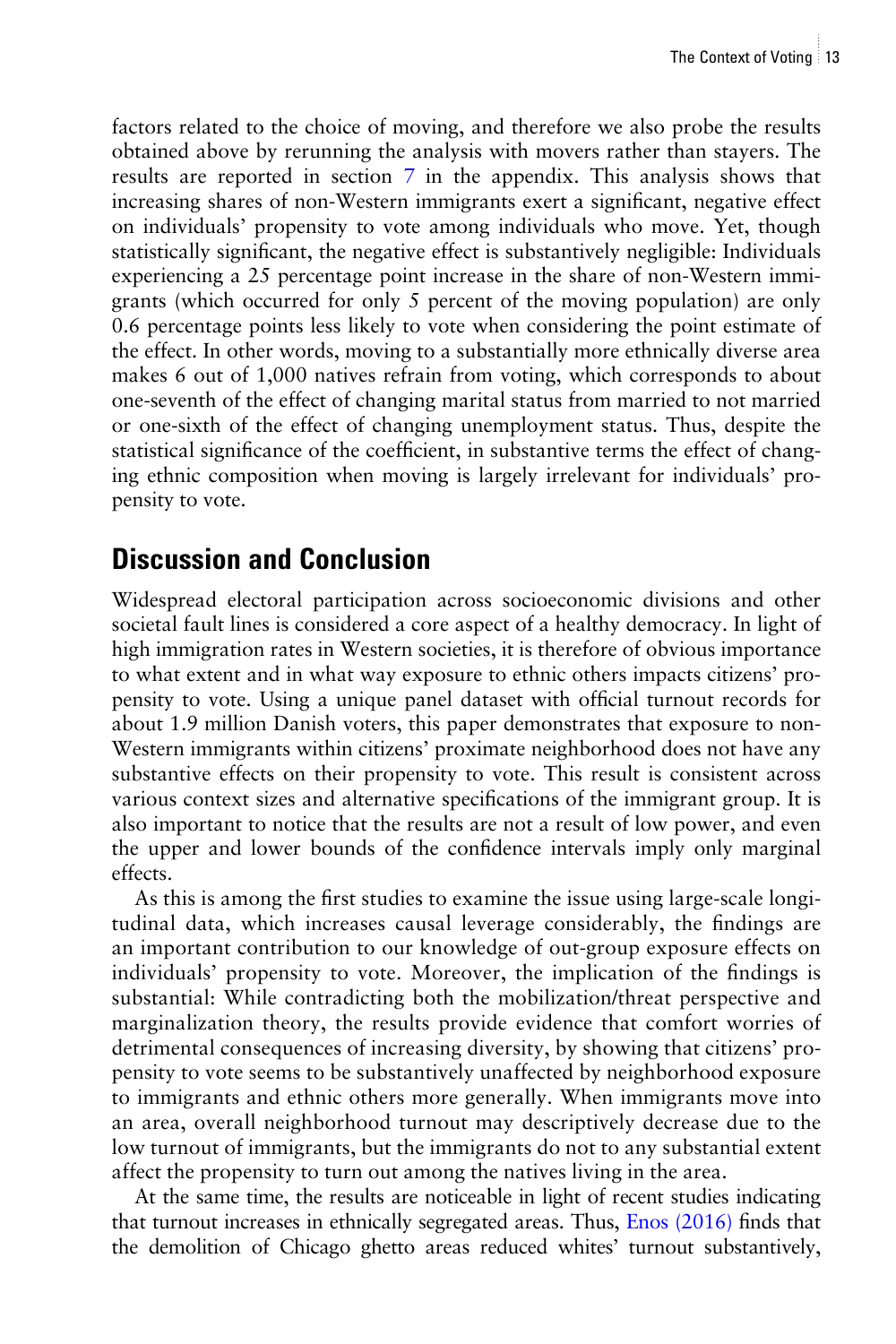presumably because the conflict over resources and power was less salient when the black minority group diminished markedly in size. As pointed out by Enos, the substantively larger turnout responding to the propinquity of black minorities may be related to a high level of segregation serving to increase the saliency of ethnic differences. A cautious interpretation, therefore, is that the dynamics related to living in ghetto areas in which ethnic groups are highly segregated and related to hostility and fear may not be representative for the mechanisms and effects playing out generally when ethnic diversity increases. The results are in this respect particularly interesting, as immigration in Denmark is politicized and therefore Denmark is by no means a least likely case in terms of mobilization due to fear of ethnic others. Alternatively, the difference in the results may be due to the different minority context in the United States and Europe. Specifically, majority-minority relations in the United States are often seen as a matter of race, whereas in Europe to a larger extent it is focused on country of origin. Clearly, further research along these lines is needed to fully understand these potential mechanisms.

Additionally, future research may shed light on long-term effects of increasing ethnic diversity. Specifically, while our study shows that there is no substantial effect of changes occurring over a period of four years, the effects may differ over very long periods of time. Individual-level panel data for longer periods do not exist in the literature, but in the future these data may become available, which could add even further to our knowledge of the consequences of increasing ethnic diversity.

## **Notes**

- 1. In 2009, there were no missing districts in 39 municipalities. In Rudersdal, one district was missing. In Copenhagen, one table (voters are assigned randomly to tables) within one district was missing. In Aarhus, six districts were missing. In all cases, the municipalities had lost the ballots. Esbjerg participated only with those districts with digital voting lists. In one municipality, Odense, the electronic registration in district four broke down for a couple of hours during Election Day. This resulted in 1,160 voters being erroneously coded as non-voters. In all five municipalities, no selfselection was involved, and the missing districts/tables/votes should therefore not pose an issue for the analysis. In 2013, all 98 municipalities participated. Again, some lists were lost in a few municipalities (this time Lyngby-Taarbæk, Greve, Kalundborg, Slagelse, Esbjerg, Aarhus, and Viborg), but again without self-selection. In total, we had access to 98.93 percent of the eligible individuals.
- 2. Note that in a two-wave panel like ours, this operationalization of the dependent variable in the first difference model gives results that are entirely parallel to the fixed effects estimator.
- 3. We did not include a measure regarding individuals' educational level, as there is very limited variation within the four years of study. Including it does not change the conclusions.
- 4. [Angrist and Pischke \(2009, 94](#page-24-0)–96) argue that the use of OLS regression is legitimate with binary dependent variables, which eases interpretation substantially compared to logistic regression analyses. Yet, we reran the analysis using fixed effects logistic regression, which gives substantively similar results.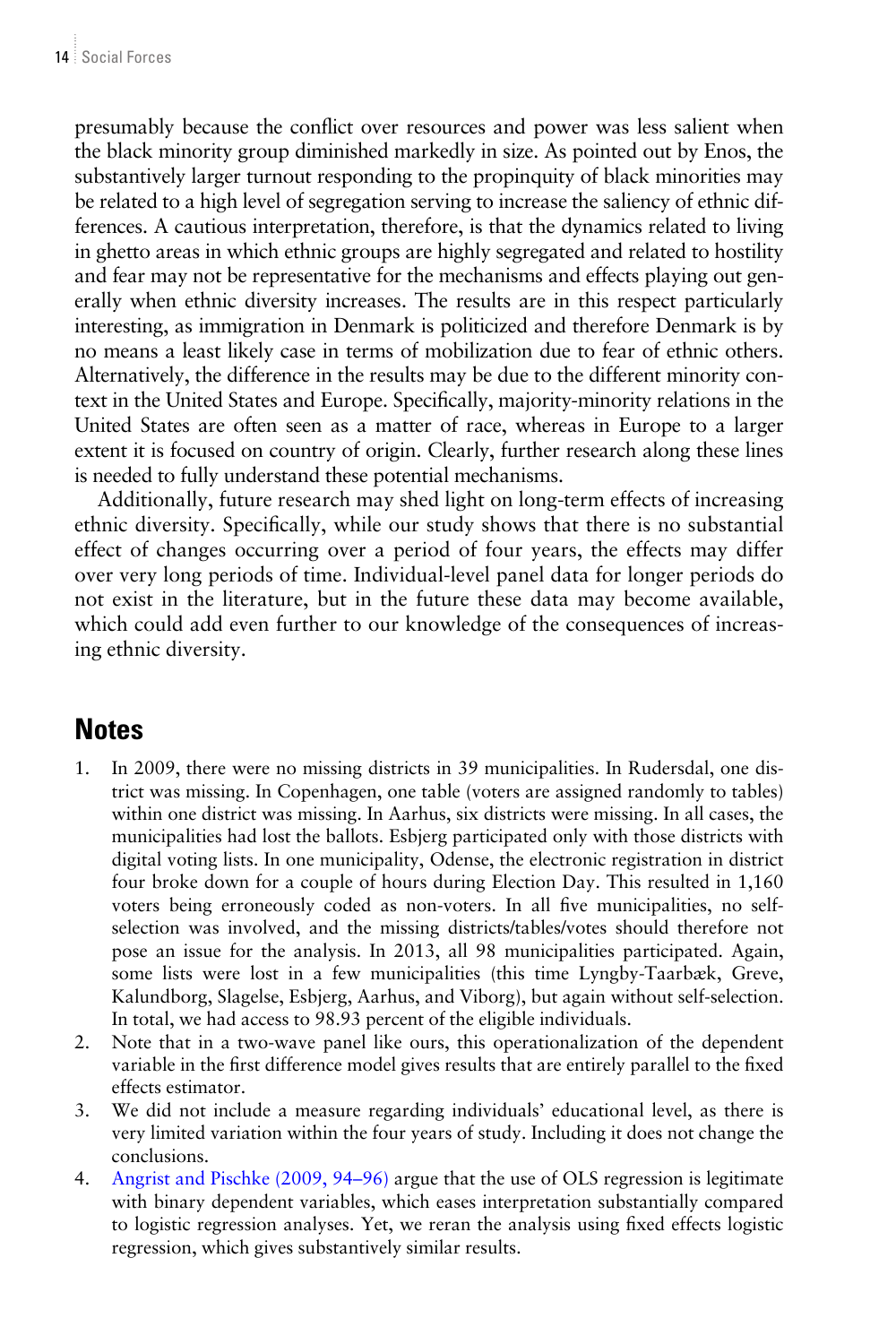# <span id="page-14-0"></span>Appendix

# Section 1. Participation in the Study

#### Table A1.1. Logistic Regression Predicting Whether a Municipality Participated in the Study (i.e., participated in 2009)

|                                   | (1)                      |
|-----------------------------------|--------------------------|
| Log (inhabitants)                 | 0.268<br>(0.570)         |
| Area in sq km                     | $-0.00112$<br>(0.000937) |
| Socio-econ index                  | $-2.417$<br>(1.507)      |
| Taxation foundation (1000 DKK)    | $-0.0214$<br>(0.0164)    |
| Share with higher education       | 4.519<br>(5.691)         |
| Share non-Western inhabitants     | 3.409<br>(7.675)         |
| Municipal turnout in 2009 (share) | $-9.246$<br>(8.623)      |
| Constant                          | 8.159<br>(11.85)         |
| $\overline{N}$                    | 98                       |
| Prop > chi <sup>2</sup>           | 0.19                     |

Note: Logit coefficients. Standard errors in parentheses. \*  $p < 0.05$  \*\*  $p < 0.01$  \*\*\*  $p < 0.001$ . Data from Ministry of Social Affairs and the Interior ([2016](#page-26-0)); [Statistics Denmark \(2016\)](#page-26-0); [Thomsen](#page-26-0) [\(2016\)](#page-26-0). The socio-economic index is a standard index from [Ministry of Social Affairs and the](#page-26-0) [Interior \(2016\)](#page-26-0) where higher values imply a high expenditure need.

# Section 2. Measures

#### Table A2.1. Measures Used in the Main Analyses (dependent and main independent variable)

| Turnout                               | Denotes whether an individual voted $( = 1)$ or did not vote $( = 0)$ .<br>The measure is based on official records from the polling stations.                                                                                                                                                                                                                                                                                                                                      |
|---------------------------------------|-------------------------------------------------------------------------------------------------------------------------------------------------------------------------------------------------------------------------------------------------------------------------------------------------------------------------------------------------------------------------------------------------------------------------------------------------------------------------------------|
| Share of<br>non-Western<br>immigrants | The share of individuals in a context who are immigrants and<br>descendants of immigrants with non-Western origin. For the<br>definition of immigrants and descendants, we rely on the practice<br>employed by Statistics Denmark: Individuals are classified as native<br>Danes if at least one parent was born in Denmark and holds Danish<br>citizenship, irrespective of whether the individuals were born in<br>Denmark and/or hold Danish citizenship themselves. Individuals |

(Continued)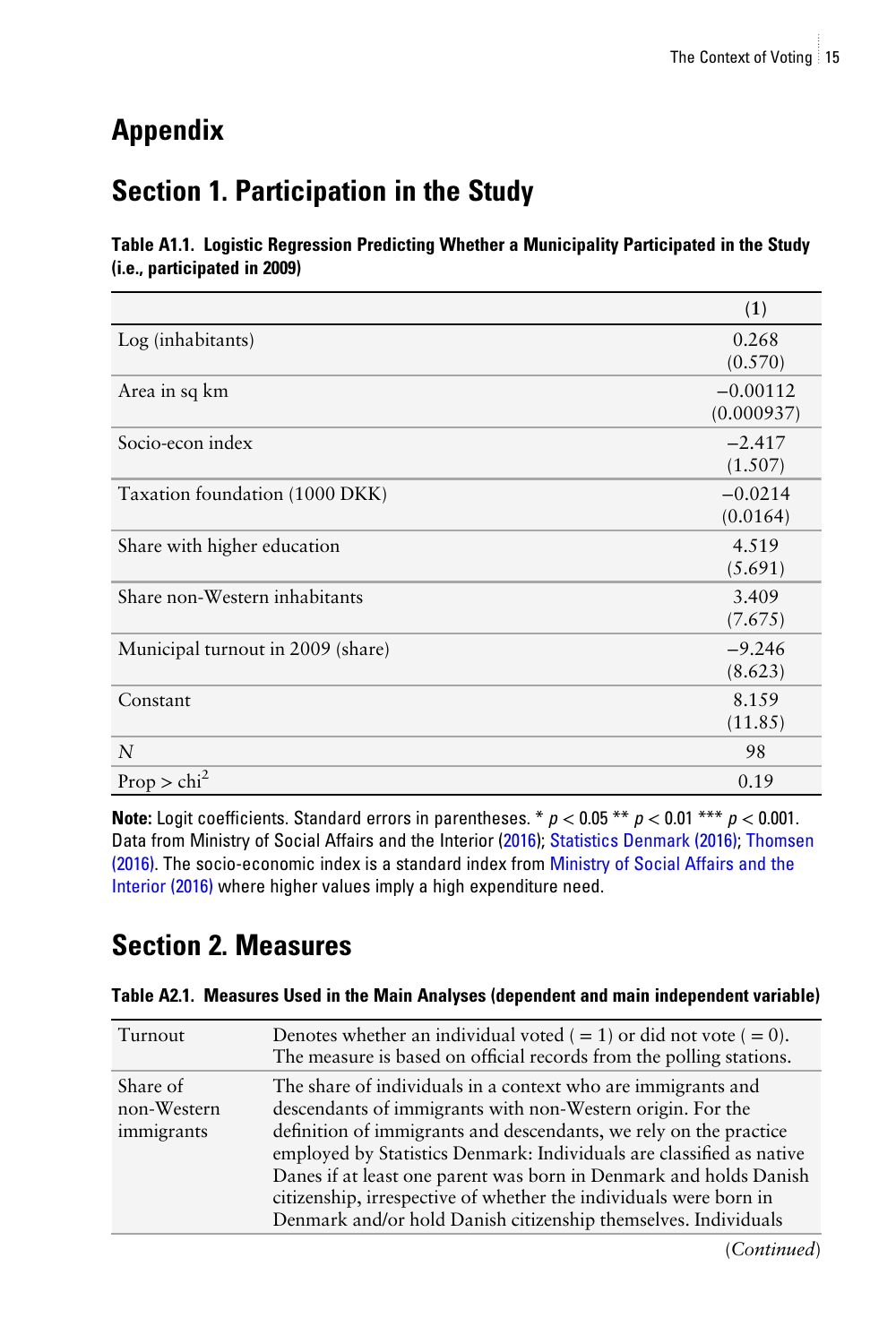### Table A2.1. continued

| who do not meet these criteria are considered either immigrants (if       |
|---------------------------------------------------------------------------|
| they were born outside Denmark) or descendants (if their parents          |
| were born outside Denmark). For immigrants and descendants, the           |
| country of origin is defined as the mother's country of birth; the        |
| father's country of birth is considered to be the country of origin if it |
| is not possible to identify the mother. If none of the parents can be     |
| identified, the country of origin is classified according to the          |
| immigrant's own statements. Immigrants and descendants are                |
| considered non-Western if they do not originate from the EU-15,           |
| Iceland, Norway, Switzerland, the European micro-states, North            |
| America, Australia, or New Zealand. The terms "first-generation           |
| immigrants" and "second-generation immigrants" are often used             |
| for immigrants born outside Denmark and descendants born in               |
| Denmark, respectively. In the remainder of the present paper, the         |
| term "immigrant" refers to both immigrants, refugees, and                 |
| descendants. The influence of the respondent him-/herself was             |
| subtracted from the measure.                                              |

Individual-level control variables

| Personal income                    | Yearly pretax income in billion Danish crowns. The measure is<br>based on 2013 prices.                                                                                                                             |
|------------------------------------|--------------------------------------------------------------------------------------------------------------------------------------------------------------------------------------------------------------------|
| Unemployment                       | Unemployed individuals in the week of the election are coded 1,<br>others 0.                                                                                                                                       |
| Marital status                     | Denotes the individuals' marital status on January 1, just after the<br>election. Married (+ separated) individuals and individuals in a civil<br>union are coded 1, others 0.                                     |
| Residential<br>stability           | The number of days (logged) that individuals have lived at the<br>address for which they are registered on Election Day.                                                                                           |
| Distance to the<br>polling station | The distance to the polling station (measured in 10,000 meters)<br>from the individual's residential address.                                                                                                      |
| Contextual-level control variables |                                                                                                                                                                                                                    |
| Population<br>density              | Number of individuals residing within the context. The influence of<br>the respondent him-/herself was subtracted.                                                                                                 |
| Income level                       | Average yearly pretax income after taxes, measured in billion<br>Danish crowns (2013 prices), of the individuals who reside within<br>the context. The influence of the respondent him-/herself was<br>subtracted. |
| Unemployment<br>rate               | Share of individuals residing within the context who are<br>unemployed. The influence of the respondent him-/herself was<br>subtracted.                                                                            |
| Educational level                  | The share of individuals residing within the context who have<br>completed high school. The influence of the respondent him-/herself<br>was subtracted.                                                            |

Note: As we subtract the individual him-/herself in the context-level measures, individuals drop out of the analysis if they are the only adult individual in a context.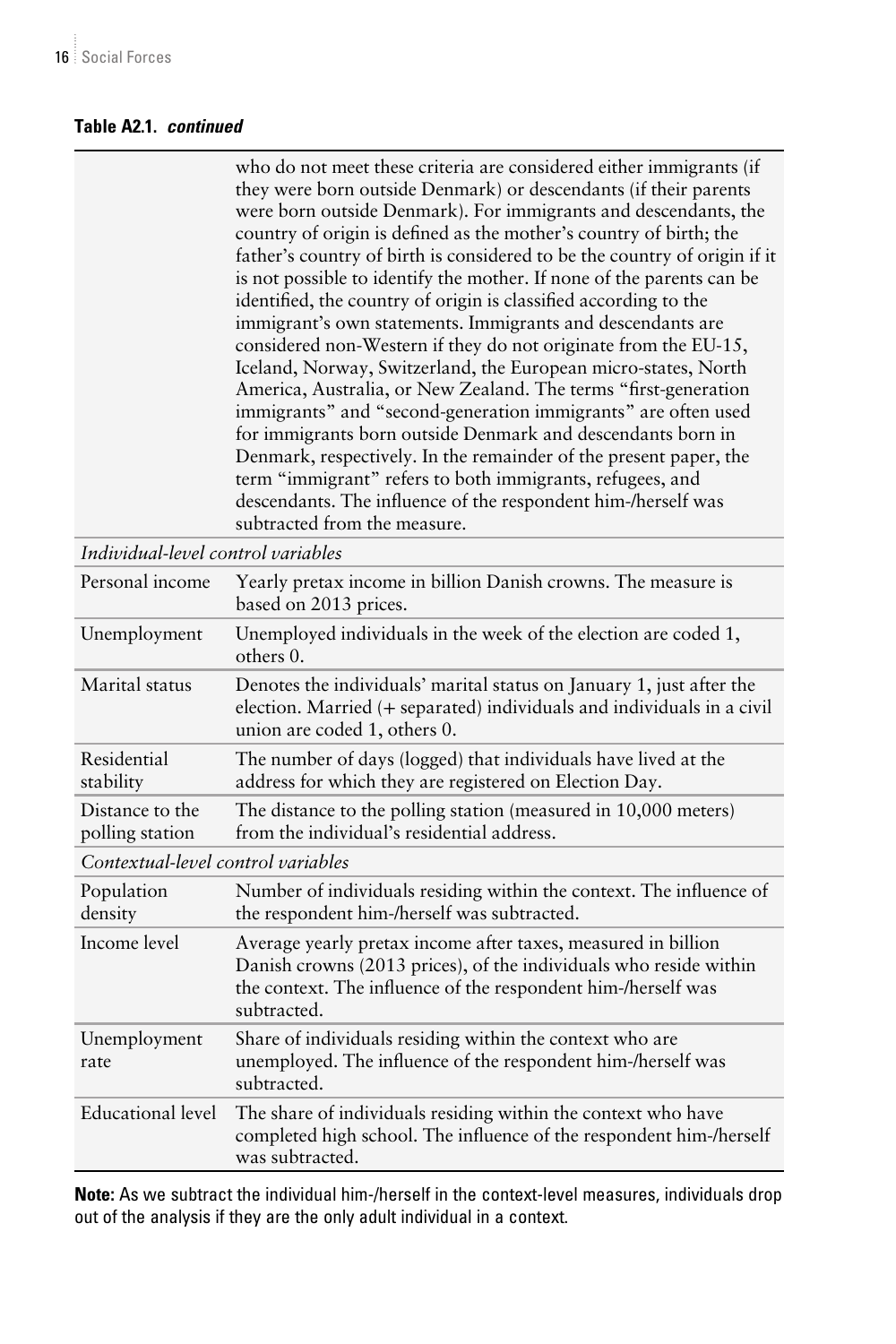## <span id="page-16-0"></span>Section 3. Descriptive Statistics for the Main Analysis

|                                                                                       | Mean | <b>SD</b> | N                     |
|---------------------------------------------------------------------------------------|------|-----------|-----------------------|
| Change in turnout                                                                     |      |           | 0.060 0.435 1,295,890 |
| Change in share of non-Western immigrants in context<br>$(100*100 \text{ m})$         |      |           | 0.012 0.058 1,295,890 |
| Change in personal income billion DKK                                                 |      |           | 0.000 0.001 1,295,890 |
| Change in unemployment status*                                                        |      |           | 0.995 0.243 1,295,890 |
| Change in marital status*                                                             |      |           | 1.004 0.251 1,295,890 |
| Change in residential stability (number of days logged)                               |      |           | 0.541 0.736 1,295,890 |
| Change in distance to polling station (10,000 meters)                                 |      |           | 0.013 0.246 1,295,890 |
| Change in density (no. of 1,000 individuals) in context<br>$(100\times100 \text{ m})$ |      |           | 0.006 0.019 1,295,890 |
| Change in average income (billion DKK) in context<br>$(100\times100 \text{ m})$       |      |           | 0.000 0.001 1,295,890 |
| Change in unemployment rate in context (100*100 m)                                    |      |           | 0.000 0.094 1,295,890 |
| Change in educational level (share w/high school degree) in<br>context                |      |           | 0.024 0.106 1,295,890 |

Table A3.1. Descriptive Statistics for Main Analysis (table [1,](#page-8-0) model 1)

 $* =$  rescaled so 1 denotes no change.

# Section 4. Robustness Test with Alternative Sizes of Neighborhoods

#### Table A4.1. First Difference Linear Regression Analysis Predicting Natives' Propensity to Vote (stayers only)

|                                                            | (1)<br>$1*1$ km           | (2)<br>$10*10 \mathrm{km}$ |
|------------------------------------------------------------|---------------------------|----------------------------|
| Change in share of non-Western immigrants in<br>context    | $-0.00687$<br>(0.0230)    | $-0.0591$<br>(0.133)       |
| Individual-level controls                                  |                           |                            |
| Change in personal income billion DKK                      | $-0.0418$<br>(0.105)      | $-0.0458$<br>(0.108)       |
| Change in unemployment status                              | $0.0357***$<br>(0.00180)  | $0.0356***$<br>(0.00280)   |
| Change in marital status                                   | $0.0442***$<br>(0.00195)  | $0.0441***$<br>(0.00368)   |
| Change in residential stability (number of days<br>logged) | $0.0360***$<br>(0.000789) | $0.0359***$<br>(0.00164)   |
|                                                            |                           | (Continued)                |

(Continued)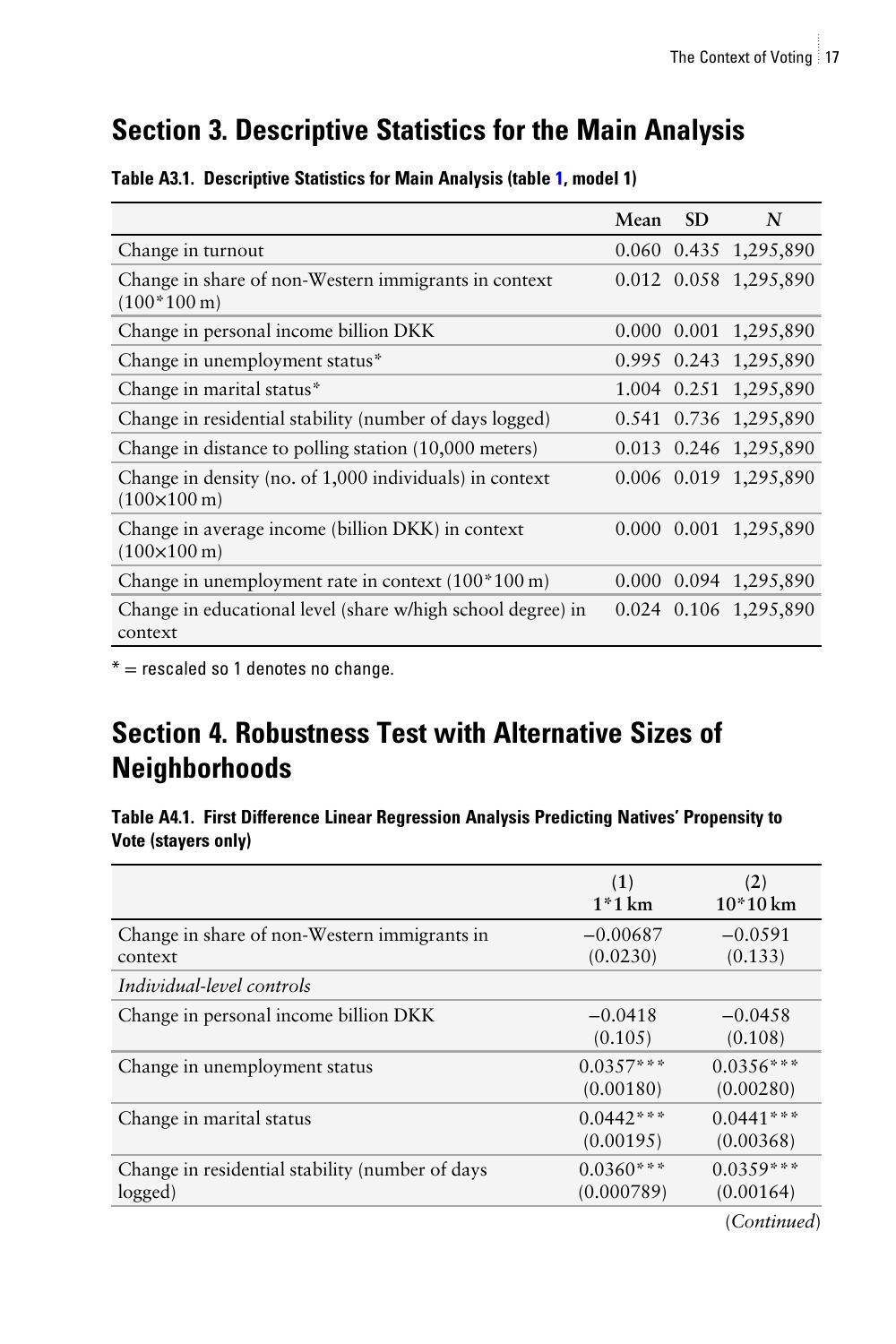### Table A4.1. continued

|                                                                     | (1)<br>$1*1$ km           | (2)<br>$10*10 \mathrm{km}$ |
|---------------------------------------------------------------------|---------------------------|----------------------------|
| Change in distance to polling station (10,000 meters)               | $-0.00450$<br>(0.00327)   | $-0.00436$<br>(0.00458)    |
| Context level (1*1 km/10*10 km) controls                            |                           |                            |
| Change in density (no. of 1,000 individuals) in<br>context          | $-0.00294$<br>(0.00170)   | $-0.000138$<br>(0.000162)  |
| Change in average income (billion DKK) in context                   | $-1.801$<br>(1.744)       | $-207.6*$<br>(97.75)       |
| Change in unemployment rate in context                              | $-0.00893$<br>(0.0183)    | 0.0679<br>(0.145)          |
| Change in educ. level (share with high school degree)<br>in context | $-0.0136$<br>(0.0148)     | $-0.0782$<br>(0.0535)      |
| Municipal-level fixed effects included                              | Yes                       | <b>Yes</b>                 |
| Constant                                                            | $-0.0433***$<br>(0.00394) | $-0.0312*$<br>(0.0139)     |
| N                                                                   | 1,313,084                 | 1,313,369                  |

Note: Cluster-robust standard errors (clustered within 1<sup>\*</sup>1 km areas in model 1 and clustered within 10\*10 kilometer areas in model 2) in parentheses; \*  $p < 0.05$  \*\*  $p < 0.01$  \*\*\*  $p < 0.001$ .

|                                                                         | Mean | <b>SD</b> | N                     |
|-------------------------------------------------------------------------|------|-----------|-----------------------|
| Change in turnout                                                       |      |           | 0.060 0.435 1,313,084 |
| Change in share of non-Western immigrants in context<br>$(1*1 km)$      |      |           | 0.015 0.028 1,313,084 |
| Change in personal income billion DKK                                   |      |           | 0.000 0.001 1,313,084 |
| Change in unemployment status*                                          |      |           | 0.994 0.243 1,313,084 |
| Change in marital status*                                               |      |           | 1.003 0.253 1,313,084 |
| Change in residential stability (number of days logged)                 |      |           | 0.539 0.735 1,313,084 |
| Change in distance to polling station (10,000 meters)                   |      |           | 0.013 0.247 1,313,084 |
| Change in density (no. of 1,000 individuals) in context<br>$(1*1 km)$   |      |           | 0.382 0.790 1,313,084 |
| Change in average income (billion DKK) in context (1 <sup>*</sup> 1 km) |      |           | 0.000 0.000 1,313,084 |
| Change in unemployment rate in context (1*1 km)                         |      |           | 0.001 0.030 1,313,084 |
| Change in educational level (share w high school degree) in<br>context  |      |           | 0.026 0.040 1,313,084 |

#### Table A4.2. Descriptive Statistics for 1 \* 1 Kilometer Analysis (table [A4.1,](#page-16-0) model 1)

 $* =$  rescaled so 1 denotes no change.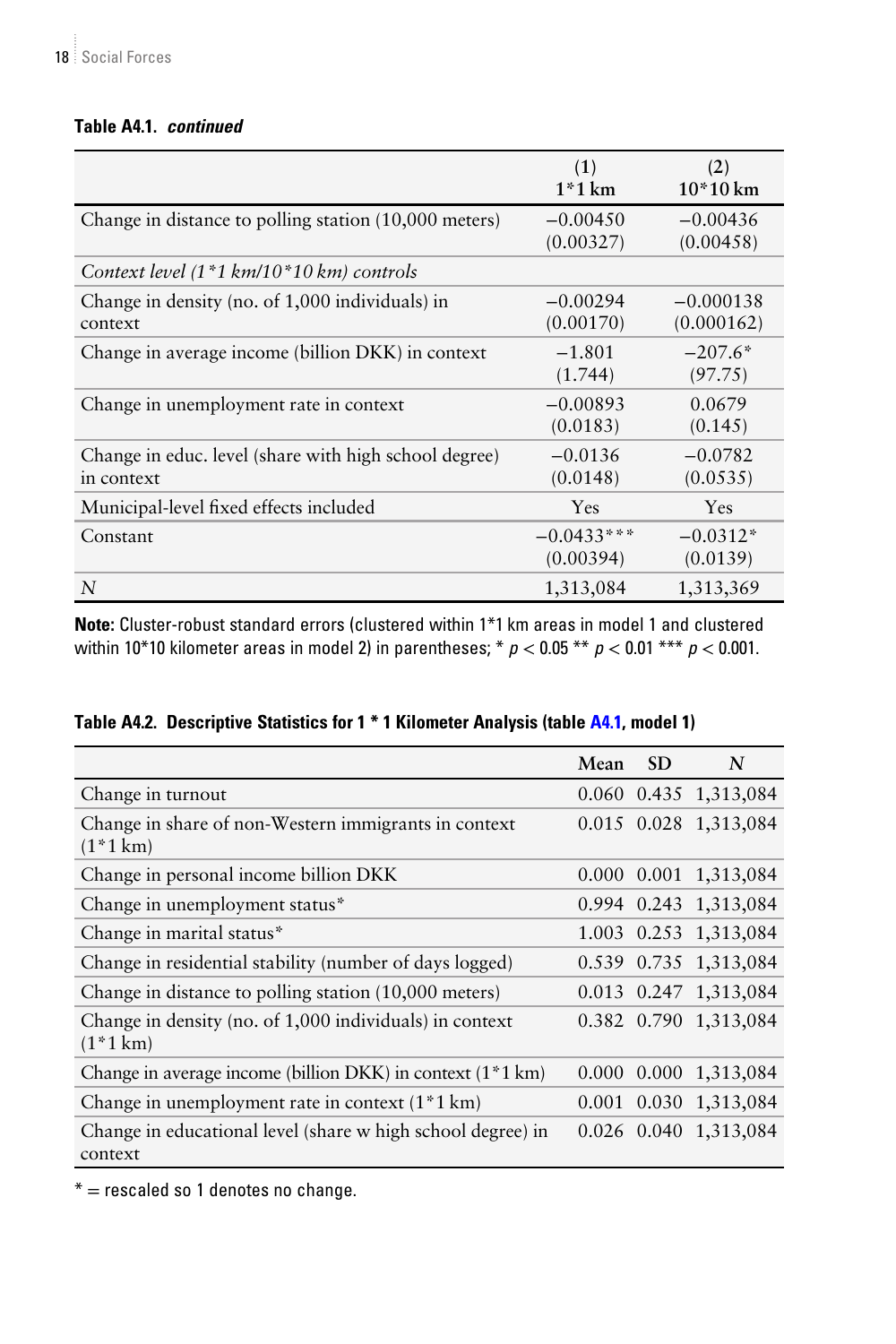|                                                                                 | Mean  | <b>SD</b> | N                       |
|---------------------------------------------------------------------------------|-------|-----------|-------------------------|
| Change in turnout                                                               | 0.060 | 0.435     | 1,313,369               |
| Change in share of non-Western immigrants in context<br>$(10*10 \text{ km})$    | 0.016 | 0.014     | 1,313,369               |
| Change in personal income billion DKK                                           | 0.000 | 0.001     | 1,313,369               |
| Change in unemployment status*                                                  | 0.994 | 0.243     | 1,313,369               |
| Change in marital status*                                                       | 1.003 | 0.253     | 1,313,369               |
| Change in residential stability (number of days logged)                         | 0.539 | 0.735     | 1,313,369               |
| Change in distance to polling station (10,000 meters)                           | 0.013 | 0.247     | 1,313,369               |
| Change in density (no. of 1,000 individuals) in context<br>$(10*10 \text{ km})$ |       |           | 26.422 42.566 1,313,369 |
| Change in average income (billion DKK) in context<br>$(10*10 \text{ km})$       | 0.000 | 0.000     | 1,313,369               |
| Change in unemployment rate in context (10*10 km)                               | 0.002 | 0.008     | 1,313,369               |
| Change in educational level (share w high school degree)<br>in context          | 0.024 | 0.022     | 1,313,369               |

### <span id="page-18-0"></span>Table A4.3. Descriptive Statistics for 10 \* 10 Kilometer Analysis (table [A4.1,](#page-16-0) model 2)

 $* =$  rescaled so 1 denotes no change.

# Section 5. Robustness Tests with Alternative Measures of Exposure to Immigrants

#### Table A5.1. First Difference Linear Regression Analysis Predicting Natives' Propensity to Vote

|                                                            | (1)                    | (2)                     | (3)                 |
|------------------------------------------------------------|------------------------|-------------------------|---------------------|
|                                                            | $100*100 \text{ m}$    | $100*100 \text{ m}$     | $100*100 \text{ m}$ |
| Change in share of immigrants                              | $-0.0123$<br>(0.00730) |                         |                     |
| Change in share of non-Westerners<br>excluding descendants |                        | $-0.00730$<br>(0.00995) |                     |
| Change in share of new non-Western<br>immigrants           |                        |                         | 0.0110<br>(0.0129)  |
| Individual-level controls                                  |                        |                         |                     |
| Change in personal income billion                          | $-0.0296$              | $-0.0296$               | $-0.0287$           |
| <b>DKK</b>                                                 | (0.0933)               | (0.0936)                | (0.0939)            |
| Change in unemployment status                              | $0.0358***$            | $0.0358***$             | $0.0358***$         |
|                                                            | (0.00177)              | (0.00177)               | (0.00177)           |
| Change in marital status                                   | $0.0445***$            | $0.0446***$             | $0.0446***$         |
|                                                            | (0.00189)              | (0.00189)               | (0.00189)           |
| Change in residential stability                            | $0.0357***$            | $0.0357***$             | $0.0357***$         |
| (number of days logged)                                    | (0.000679)             | (0.000679)              | (0.000679)          |

(Continued)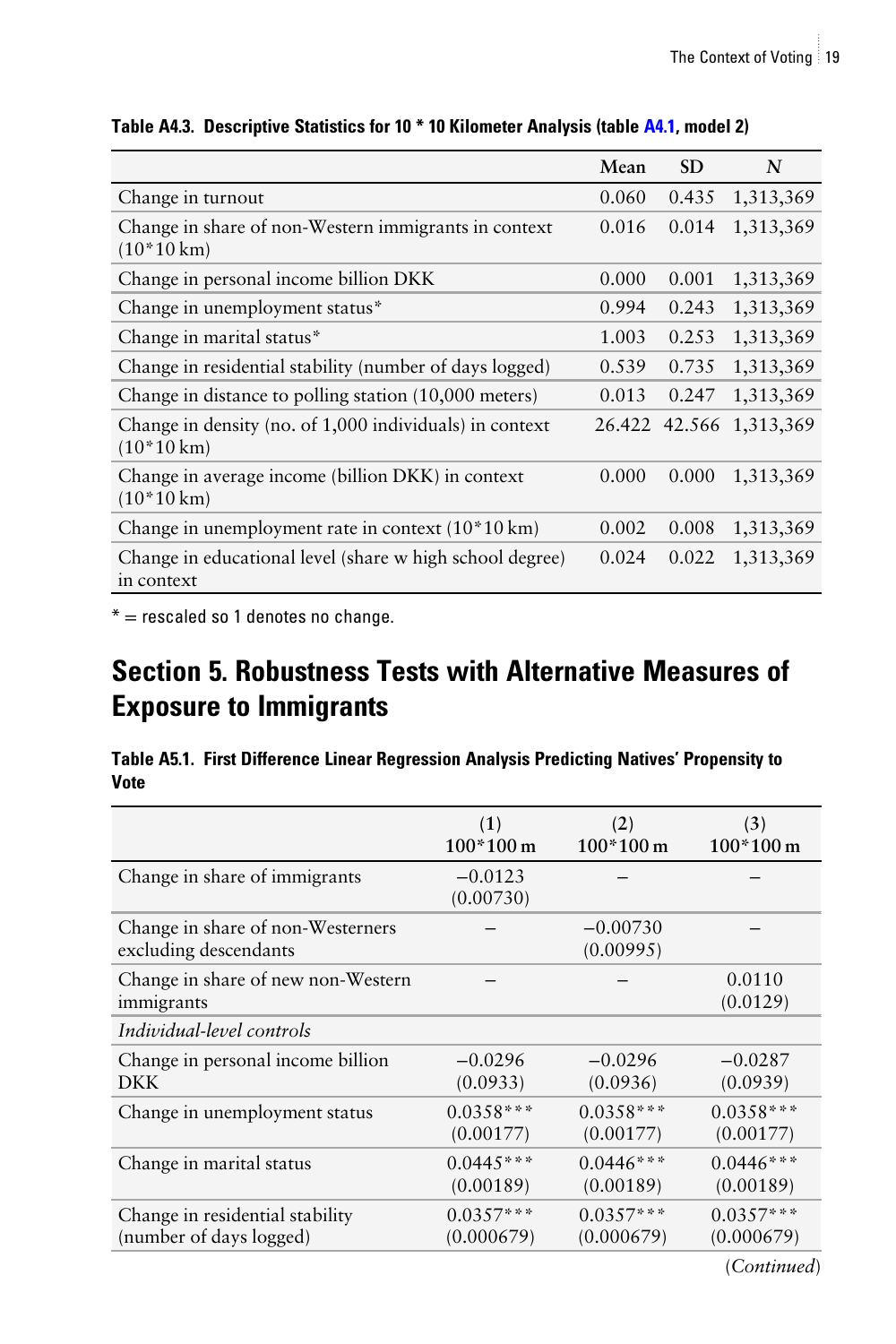<span id="page-19-0"></span>

|  |  | Table A5.1. continued |
|--|--|-----------------------|
|--|--|-----------------------|

|                                        | (1)                    | (2)                    | (3)                    |
|----------------------------------------|------------------------|------------------------|------------------------|
|                                        | $100*100 \,\mathrm{m}$ | $100*100 \,\mathrm{m}$ | $100*100 \,\mathrm{m}$ |
| Change in distance to polling station  | $-0.00393*$            | $-0.00392$             | $-0.00391$             |
| $(10,000$ meters)                      | (0.00201)              | (0.00201)              | (0.00201)              |
| Context level $(100*100 m)$ controls   |                        |                        |                        |
| Change in density (no. of 1,000        | $-0.00435$             | $-0.00842$             | $-0.0112$              |
| individuals) in context                | (0.0347)               | (0.0345)               | (0.0346)               |
| Change in average income (billion      | $-0.290$               | $-0.280$               | $-0.261$               |
| DKK) in context                        | (0.547)                | (0.540)                | (0.528)                |
| Change in unemployment rate in         | 0.00670                | 0.00653                | 0.00645                |
| context                                | (0.00461)              | (0.00461)              | (0.00461)              |
| Change in educ. level (share w/high    | 0.00217                | 0.00202                | 0.00192                |
| school deg) in context                 | (0.00424)              | (0.00424)              | (0.00424)              |
| Municipal-level fixed effects included | <b>Yes</b>             | <b>Yes</b>             | Yes                    |
| Constant                               | $-0.0483***$           | $-0.0484***$           | $-0.0485***$           |
|                                        | (0.00305)              | (0.00305)              | (0.00305)              |
| N                                      | 1,295,894              | 1,295,890              | 1,295,890              |

Note: Cluster-robust standard errors (clustered within 100\*100 meter) in parentheses; \*  $p < 0.05$  \*\*  $p < 0.01$  \*\*\*  $p < 0.001$ .

# Section 6. Robustness Tests with Interactions

Table A6.1. First Difference Linear Regression Analysis Predicting Natives' Propensity to Vote (stayers only)

|                                                             | (1)                 | (2)                   | (3)                    |
|-------------------------------------------------------------|---------------------|-----------------------|------------------------|
|                                                             | $100*100 \text{ m}$ | $100*100m$            | $100*100 \text{ m}$    |
| Change in share of non-Western                              | $-0.00903$          | 0.0309                | 0.00288                |
| immigrants in context (MAIN)                                | (0.00826)           | (0.0306)              | (0.0102)               |
| MAIN * Change in unemployment rate<br>in field              | 0.00680<br>(0.0625) |                       |                        |
| MAIN * Change in unemployment<br>status                     |                     | $-0.0401$<br>(0.0297) |                        |
| MAIN * lagged share of Non-Western<br>immigrants in context |                     |                       | $-0.0769*$<br>(0.0389) |
| Individual-level controls                                   |                     |                       |                        |
| Change in personal income billion                           | $-0.0299$           | $-0.0299$             | $-0.0298$              |
| <b>DKK</b>                                                  | (0.0937)            | (0.0937)              | (0.0942)               |
| Change in unemployment status                               | $0.0358***$         | $0.0364***$           | $0.0358***$            |
|                                                             | (0.00177)           | (0.00182)             | (0.00177)              |
| Change in marital status                                    | $0.0445***$         | $0.0445***$           | $0.0445***$            |
|                                                             | (0.00189)           | (0.00189)             | (0.00189)              |

(Continued)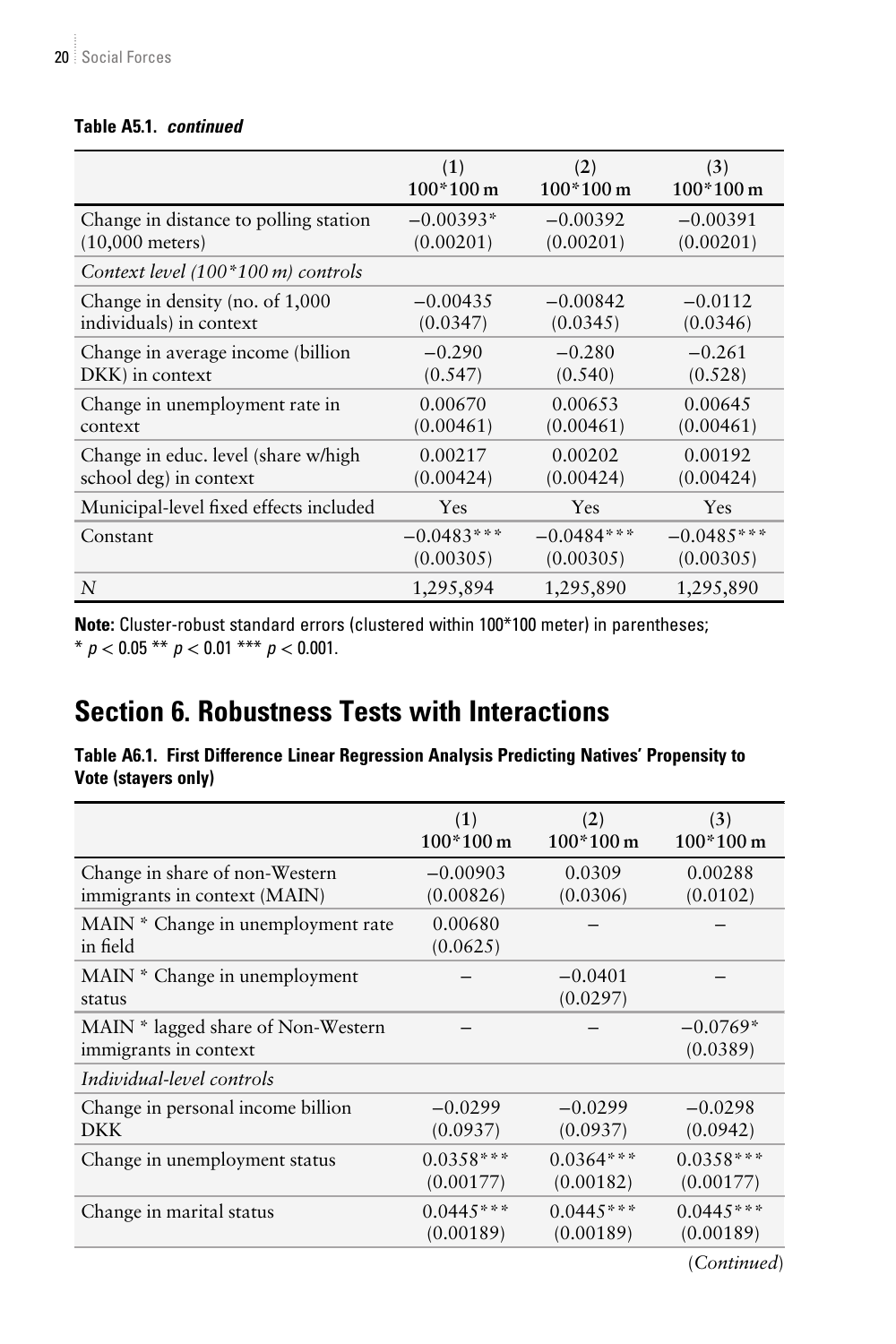|                                         | (1)                 | (2)                 | (3)                 |
|-----------------------------------------|---------------------|---------------------|---------------------|
|                                         | $100*100 \text{ m}$ | $100*100 \text{ m}$ | $100*100 \text{ m}$ |
| Change in residential stability (number | $0.0357***$         | $0.0357***$         | $0.0357***$         |
| of days logged)                         | (0.000679)          | (0.000679)          | (0.000679)          |
| Change in distance to polling station   | $-0.00393$          | $-0.00393$          | $-0.00392$          |
| $(10,000$ meters)                       | (0.00201)           | (0.00201)           | (0.00201)           |
| Context level (100*100 m) controls      |                     |                     |                     |
| Change in density (no. of $1,000$ )     | $-0.00649$          | $-0.00638$          | $-0.00569$          |
| individuals) in context                 | (0.0347)            | (0.0347)            | (0.0346)            |
| Change in average income (billion       | $-0.284$            | $-0.284$            | $-0.280$            |
| DKK) in context                         | (0.542)             | (0.543)             | (0.542)             |
| Change in unemployment rate in          | 0.00659             | 0.00662             | 0.00663             |
| context                                 | (0.00463)           | (0.00461)           | (0.00461)           |
| Change in educ. level (share w/high     | 0.00202             | 0.00201             | 0.00191             |
| school deg) in context                  | (0.00424)           | (0.00424)           | (0.00424)           |
| Municipal-level fixed effects included  | Yes                 | Yes                 | Yes                 |
| Constant                                | $-0.0484***$        | $-0.0489***$        | $-0.0484***$        |
|                                         | (0.00305)           | (0.00308)           | (0.00305)           |
| N                                       | 1,295,890           | 1,295,890           | 1,295,890           |

### Table A6.1. continued

Note: Cluster-robust standard errors (clustered within 100\*100 meter) in parentheses; \*  $p < 0.05$  \*\*  $p < 0.01$  \*\*\*  $p < 0.001$ . In model (3) we do not include the main effect for "lagged share of Non-Western immigrants in context," so the model corresponds to an identical fixed effects model. Including the main affect yields the same conclusion.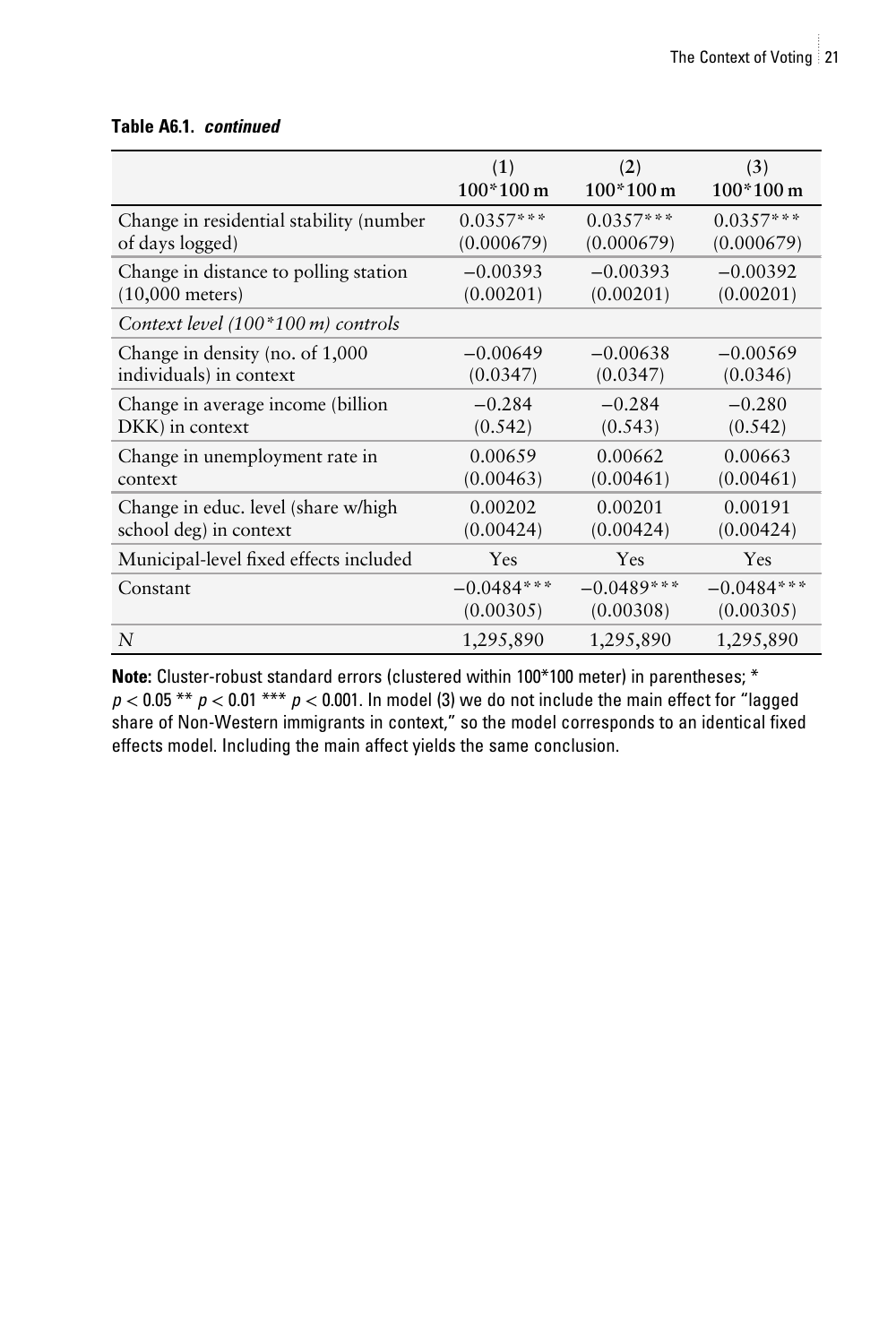

<span id="page-21-0"></span>Figure [A6.1](#page-19-0). Illustration of interaction of the effect of model 3, table A6.1

Note: The figure illustrates the marginal effect of a 100 percentage point increase in share of non-Western immigrants on individuals' propensity to vote depending on the initial share of non-Western immigrants. Vertical lines indicate 95 percent confidence intervals.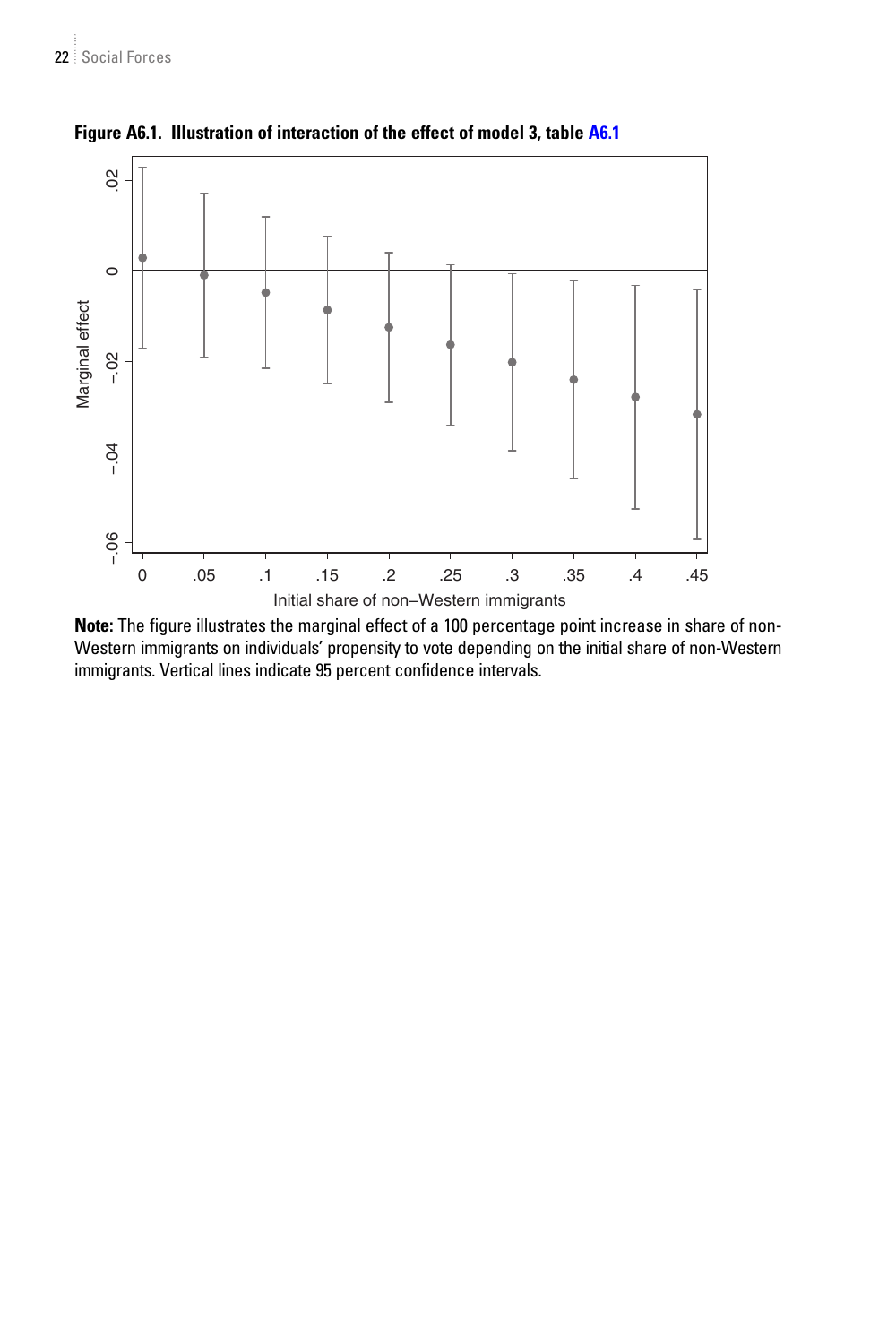# <span id="page-22-0"></span>Section 7. Robustness Tests to Movers Instead of Stayers

Table A7.1. First Difference Linear Regression Analysis Predicting Natives' Propensity to Vote (stayers only)

|                                                                         | (1)<br>$100*100 \text{ m}$ |
|-------------------------------------------------------------------------|----------------------------|
| Change in share of non-Western immigrants in context                    | $-0.0232***$<br>(0.00579)  |
| Individual-level controls                                               |                            |
| Change in personal income billion DKK                                   | $-11.61**$<br>(3.766)      |
| Change in unemployment status                                           | $0.0347***$<br>(0.00219)   |
| Change in marital status                                                | $0.0406***$<br>(0.00201)   |
| Change in residential stability (number of days logged)                 | $0.0285***$<br>(0.000421)  |
| Change in distance to polling station (10,000 meters)                   | $-0.00735***$<br>(0.00223) |
| Context level (100*100 m) controls                                      |                            |
| Change in density (no. of 1,000 individuals) in context                 | $-0.0505***$<br>(0.00756)  |
| Change in average income (billion DKK) in context                       | 39.89***<br>(6.670)        |
| Change in unemployment rate in context                                  | $-0.0143*$<br>(0.00706)    |
| Change in educational level (share with high school degree) in context) | $-0.00637$<br>(0.00331)    |
| Municipal-level fixed effects included                                  | Yes                        |
| Constant                                                                | $0.0353***$<br>(0.00364)   |
| N                                                                       | 587,715                    |

Note: Cluster-robust standard errors (clustered within 100\*100 meter areas) in parentheses; \*  $p < 0.05$  \*\*  $p < 0.01$  \*\*\*  $p < 0.001$ .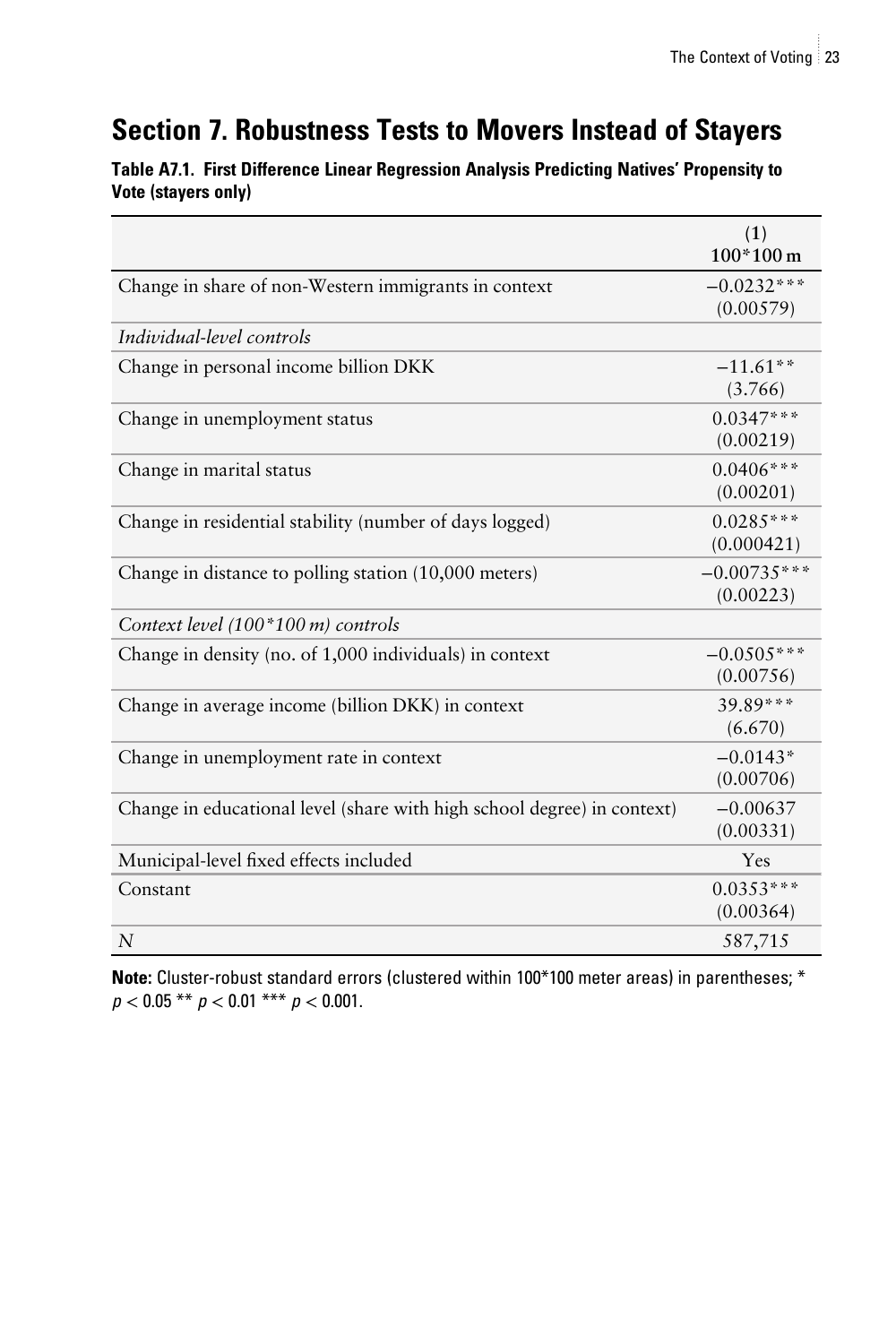|                                                                                          | Mean     | <b>SD</b> | N             |
|------------------------------------------------------------------------------------------|----------|-----------|---------------|
| Change in turnout                                                                        | 0.112    |           | 0.545 587,715 |
| Change in share of non-Western immigrants in context<br>$(100\times100 \text{ m})$       | 0.010    |           | 0.145 587,715 |
| Change in personal income billion DKK                                                    | 0.000    | 0.000     | 587,715       |
| Change in unemployment status*                                                           | 1.009    |           | 0.336 587,715 |
| Change in marital status*                                                                | 1.034    |           | 0.392 587,715 |
| Change in residential stability (number of days logged)                                  | $-0.718$ |           | 1.890 587,715 |
| Change in distance to polling station (10,000 meters)                                    | 0.012    |           | 0.382 587,715 |
| Change in density (no. of 1,000 individuals) in context<br>$(100\times100 \,\mathrm{m})$ | 0.000    |           | 0.123 587,715 |
| Change in average income (billion DKK) in context<br>$(100\times100 \text{ m})$          | 0.000    | 0.000     | 587,715       |
| Change in unemployment rate in context (100×100 m)                                       | 0.000    |           | 0.116 587,715 |
| Change in educational level (share w/high school degree) in<br>context                   | 0.011    |           | 0.254 587,715 |

#### <span id="page-23-0"></span>Table A7.2. Descriptive Statistics for the Analysis of Movers (table [A7.1](#page-22-0))

 $* =$  rescaled so 1 denotes no change.

## About the Authors

Yosef Bhatti, PhD, is a senior researcher at KORA—Danish Institute for Local and Regional Government Research. His research interests include voter turnout and public reforms. His recent work appears in Electoral Studies, International Migration Review, and the Journal of Public Administration Research and Theory.

Bolette Danckert holds a PhD from the University of Copenhagen and is a postdoctoral researcher at Aarhus University. Her recent work focuses on effects of neighborhood exposure and appears in Public Opinion Quarterly.

Kasper M. Hansen, PhD, is a professor in political science in the Department of Political Science at the University of Copenhagen and is the PI of the Danish Election Study and the Danish Turnout Project. He has been published in Political Behavior, British Journal of Political Science, Political Communication, European Journal of Political Research, Public Choice, Electoral Studies, American Journal of Evaluation, Acta Politica, Journal of Elections, Public Opinion and Parties, International Journal of Public Opinion Research, Scandinavian Political Studies, Public Administration, and International Migration Review. His website is [www.kaspermhansen.eu.](http://www.kaspermhansen.eu)

## References

Almond, Gabriel, and Sydney Verba. 1963. The Civic Culture: Political Attitudes in Five Western Democracies. Princeton, NJ: Princeton University Press.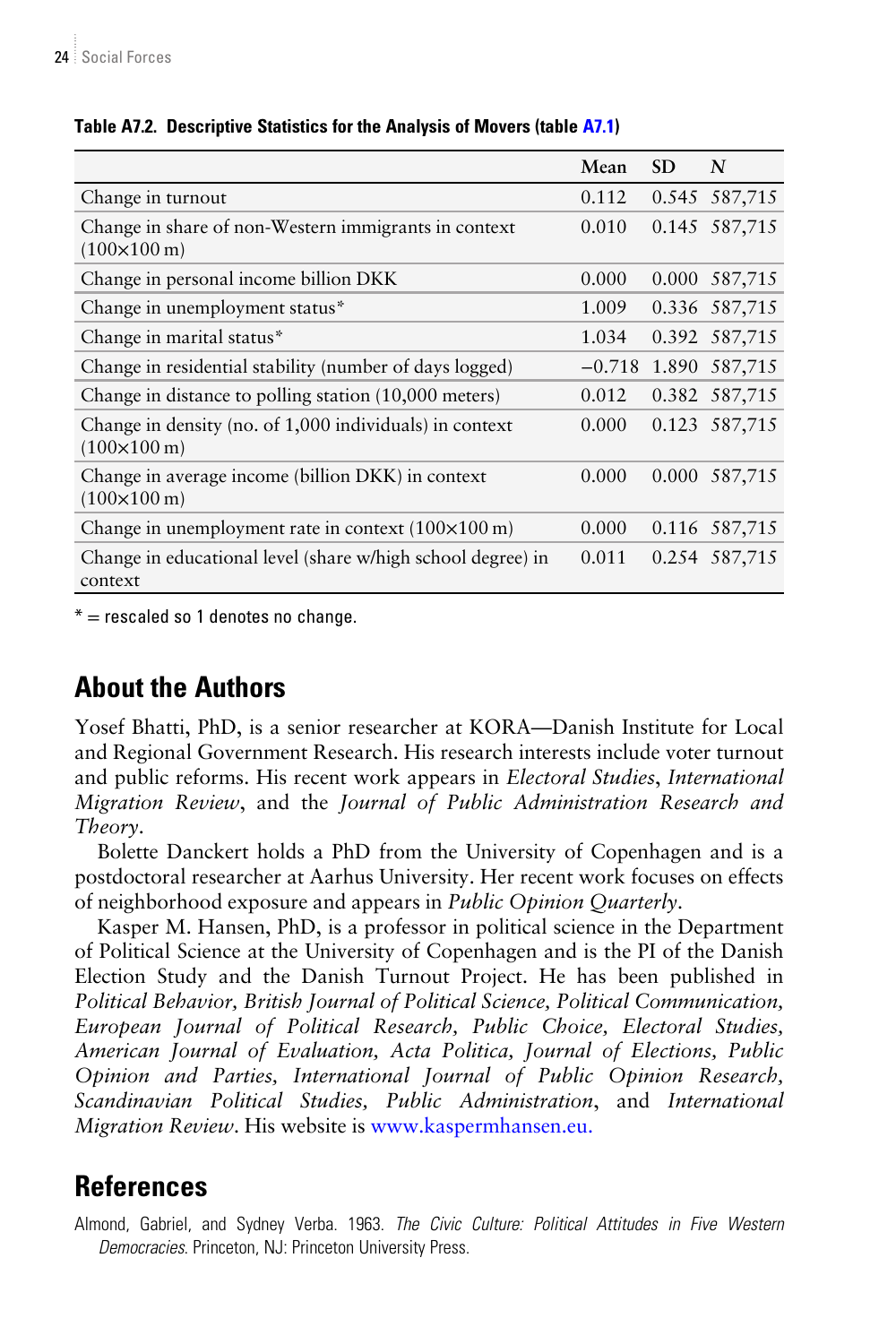- <span id="page-24-0"></span>Andersen, Hans Skifter. 2010. "Spatial Assimilation in Denmark? Why Do Immigrants Move to and from Multi-Ethnic Neighbourhoods?" Housing Studies 25(3):281–300.
- Andersen, Hans Skifter, Roger Andersson, Terje Wessel, and Katja Vilkama. 2016. "The Impact of Housing Policies and Housing Markets on Ethnic Spatial Segregation: Comparing the Capital Cities of Four Nordic Welfare States." International Journal of Housing Policy 16(1):1–30.
- Angrist, Joshua D., and Jörn-Steffen Pischke. 2009. Mostly Harmless Econometrics: An Empiricist's Companion. Princeton, NJ: Princeton University Press.
- Barber, Michael, and Kosuke Imai. 2014. "Estimating Neighborhood Effects on Turnout from Geocoded Voter Registration Records." Princeton, NJ: Mimeo, working paper.
- Bernstein, Robert, Anita Chadha, and Roberg Montjoy. 2001. "Overreporting Voting: Why It Happens and Why It Matters." Public Opinion Quarterly 65(1):22–44.
- Bhatti, Yosef, Jens Olav Dahlgaard, Jonas H. Hansen, and Kasper M. Hansen. 2014. Hvem stemte og hvem blev hjemme? Valgdeltagelsen ved kommunalvalget 19. november 2013. Beskrivende analyser af valgdeltagelsen baseret på registerdata. Copenhagen: Institut for Statskundskab, Københavns Universitet.
- Bhatti, Yosef, and Kasper M. Hansen. 2010. Valgdeltagelsen ved kommunalvalget 17. november 2009: Beskrivende analyser af valgdeltagelsen baseret på registerdata. Copenhagen: Institut for Statskundskab, Københavns Universitet.
- ———. Forthcoming. "The Effect of Residential Concentration on Voter Turnout among Ethnic Minorities." International Migration Review Early view (July 14, 2015):1–28.
- Blalock, Hubert M. 1967. Towards a Theory of Minority-Group Relations. New York: John Wiley & Sons.
- Bond, Robert M., Christopher J. Fariss, Jason J. Jones, Adam D. I. Kramer, Cameron Marlow, Jaime E. Settle, and James H. Fowler. 2012. "A 61-Million-Person Experiment in Social Influence and Political Mobilization." Nature 489(7415):295–98.
- Campbell, David E. 2006. Why We Vote: How Schools & Communities Shape Our Civic Life. Princeton, NJ: Princeton University Press.
- Cara Wong, Jake Bowers, Daniel Rubenson, Mark Fredrickson, and Ashlea Rundlett. 2012. "Does the Context Fit the Outcome? When (or Where) Racial Context Should Affect Politics." Working paper.
- Cho, Wendy K. Tam, James G. Gimpel, and Joshua J. Dyck. 2006. "Residential Concentration, Political Socialization, and Voter Turnout." Journal of Politics 68(1):156-67.
- Citrin, Jack, Donald P. Green, Christopher Muste, and Cara Wong. 1997. "Public Opinion Toward Immigration Reform: The Role of Economic Motivations." Journal of Politics 59(3):858-81.
- Cohen, Cathy J., and Michael C. Dawson. 1993. "Neighborhood Poverty and African American Politics." American Political Science Review 87(2):286–302.
- Dahlgaard, Jens Olav, Kasper Møller Hansen, and Rasmus Tue Pedersen. 2014. "Værdi-Og Fordelingspolitik I En Valgkamp." In *Folketingsvalgkampen 2011* I Perspektiv, edited by Kasper Møller Hansen and Karina Kosiara-Pedersen, 241–68. København: DJØF-forlag.
- Danckert, Bolette, Peter Thisted Dinesen, and Kim Mannemar Sønderskov. 2016. "Reacting to Neighborhood Cues? Political Sophistication Moderates the Effect of Exposure to Immigrants." Public Opinion Quarterly, Early online access.
- Dinesen, Peter Thisted, and Kim Mannemar Sønderskov. 2015. "Ethnic Diversity and Social Trust: The Role of Exposure in the Micro-Context." American Sociological Review 80(3): 550–73.
- Drever, Anita I. 2004. "Separate Spaces, Separate Outcomes? Neighbourhood Impacts on Minorities in Germany." Urban Studies 41(8):1423–39.
- Dyck, Joshua J., and James G. Gimpel. 2005. "Distance, Turnout, and the Convenience of Voting." Social Science Quarterly 86(3):531–48.
- Eagles, Munroe, and Stephen Erfle. 1989. "Community Cohesion and Voter Turnout in English Parliamentary Constituencies." British Journal of Political Science 19(1989):115.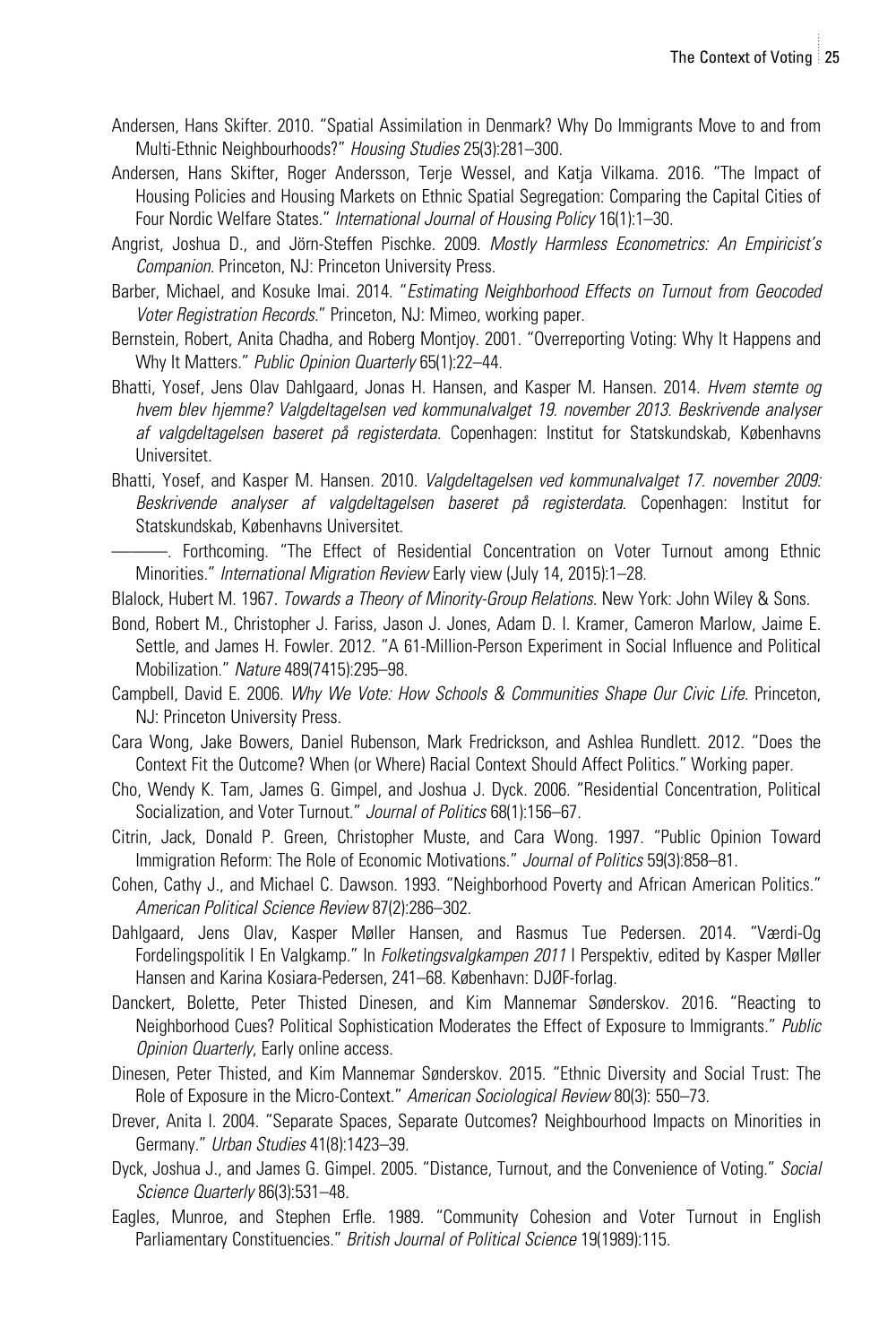<span id="page-25-0"></span>Elklit, Jørgen, Birgit Møller, Palle Svensson, and Lise Togeby. 2000. Hvem Stemmer-Og Hvem Stemmer Ikke? En Analyse Af Valgdeltagelsen I København Og Århus Ved Kommunalbestyrelsesvalgene I 1997. Magtudredningen.

–. 2005. *Gensyn Med Sofavælgerne. Valgdeltagelse I Danmark*. Århus: Århus Universitetsforlag.

Enos, Ryan D. 2010. "Testing the Elusive : A Field Experiment on Intergroup Competition and Voting." (November):1–43, working paper.

-. 2016. "What the Demolition of Public Housing Teaches Us about the Impact of Racial Threat on Political Behavior." American Journal of Political Science 60(1):123-42.

Fieldhouse, Edward, and David Cutts. 2008a. "Diversity, Density and Turnout: The Effect of Neighbourhood Ethno-Religious Composition on Voter Turnout in Britain." Political Geography 27: 530–48.

———. 2008b. "Mobilisation or Marginalisation? Neighbourhood Effects on Muslim Electoral Registration in Britain in 2001." Political Studies 56:333–54.

- Fotheringham, A. Stewart, and David Wong. 1991. "The Modifiable Areal Unit Problem in Multivariate Statistical Analysis." Environment and Planning A 23:1025–44.
- Fowler, James H. 2005. "Turnout in a Small World." In The Social Logic of Politics: Personal Networks as Contexts for Political Behavior, edited by A. S. Zuckerman. Philadelphia: Temple University Press.
- Geys, Benny. 2006. "Explaining Voter Turnout: A Review of Aggregate-Level Research." Electoral Studies 25:637–63.
- Giles, Micheal W., and Melanie A Buckner. 1993. "David Duke and Black Threat: An Old Hypothesis Revisited." Journal of Politics 55(3):702–13.
- Green-Pedersen, Christoffer, and Jesper Krogstrup. 2008. "Immigration as a Political Issue in Denmark and Sweden." European Journal of Political Research 47(5):610–34.
- Hansen, Kasper Møller, and Jørgen Goul Andersen. 2013. "En Samlet Model for Particalg." In Krisevalg —Økonomien Og Folketingsvalget 2011, edited by Rune Stubager, Kasper Møller Hansen, and Jørgen Goul Andersen, 189–212. København: DJØF-forlag.
- Hansen, Kasper Møller, and Rune Stubager, eds. 2016. Oprør Fra Udkanetn—Folkeingsvalget 2015. København: DJØF-forlag.
- Hansen, Sune W., Kurt Houlberg, and Lene Holm Pedersen. 2014. "Do Municipal Mergers Improve Fiscal Outcomes?" Scandinavian Political Studies 37(2):196–214.
- Haspel, Moshe, and H. Gibbs Knotts. 2004. "Location, Location, Location: Precinct Placement and the Costs of Voting." Political Studies 6:182–94.
- Highton, Benjamin. 2000. "Residential Mobility, Community Mobility, and Electoral Participation." Political Behavior 22(2):109–20.
- Hill, Kim Q. 1994. Democracy in the Fifty States. Lincoln: University of Nebraska Press.
- Hill, K. Q., and J. E. Leighley. 1999. "Racial Diversity, Voter Turnout, and Mobilizing Institutions in the United States." American Politics Research 27(3):275–95.
- Hjerm, M. 2009. "Anti-Immigrant Attitudes and Cross-Municipal Variation in the Proportion of Immigrants." Acta Sociologica 52(1):47–62.
- Hoenig, John M., and Dennis M. Heisey. 2001. "The Abuse of Power." American Statistician 55(1): 19–24.
- Hopkins, Daniel J. 2010. "Politicized Places: Explaining Where and When Immigrants Provoke Local Opposition." American Political Science Review 104(1):40.

———. 2011. "National Debates, Local Responses: The Origins of Local Concern about Immigration in Britain and the United States." British Journal of Political Science 41(3):499-524.

Incantalupo, Matthew B. 2012. The Effects of Unemployment on Voter Turnout in U.S. National Elections, working paper.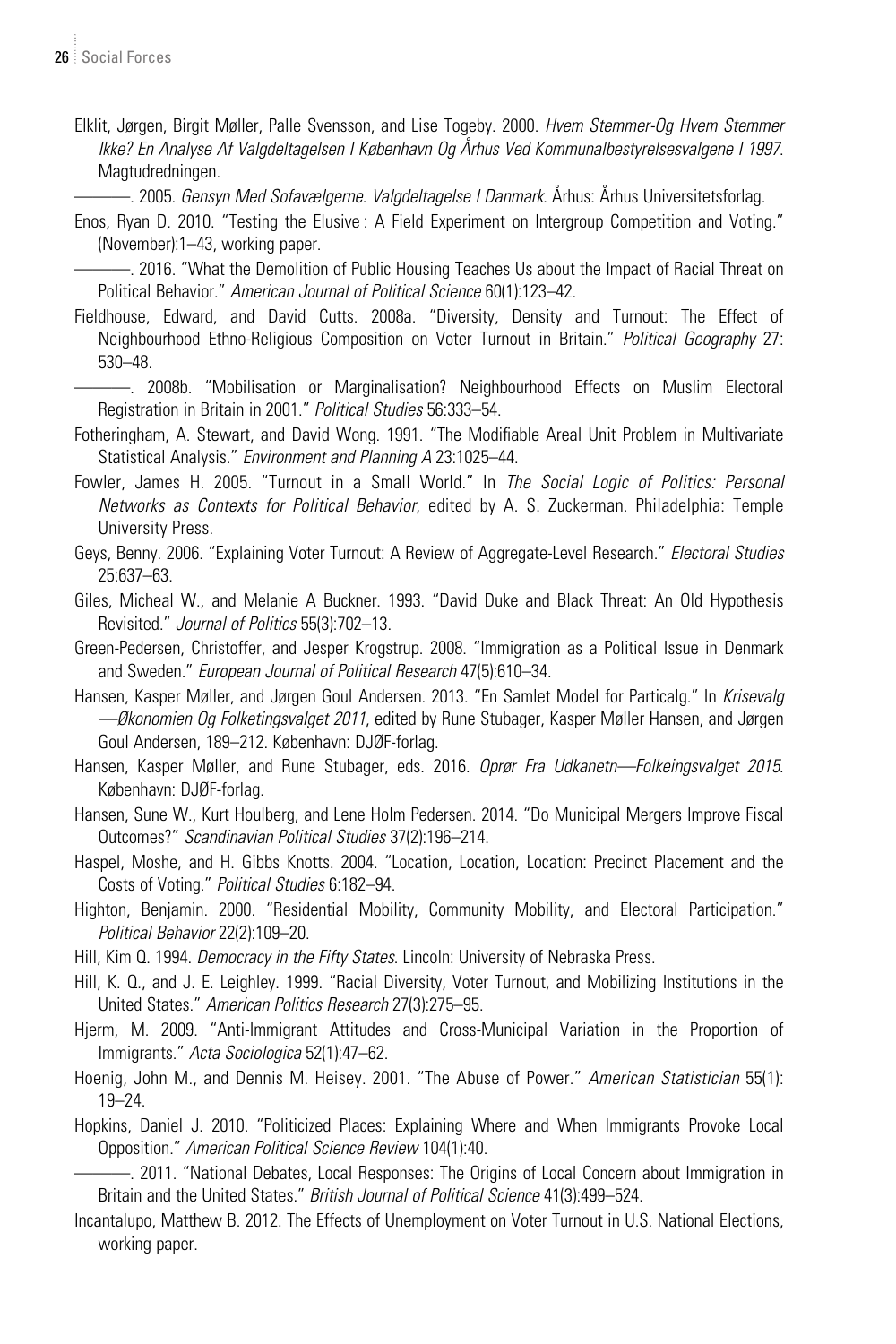- <span id="page-26-0"></span>Karp, Jeffrey A., and David Brockington. 2005. "Social Desirability and Response Validity: A Comparative Analysis of Overreporting Voter Turnout in Five Countries." Journal of Politics 67(3):825-40.
- Key, V. O. 1949. Southern Politics in State and Nation. New York: Knopf.
- Klofstad, Casey A., Anand Edward Sokhey, and Scott D. McClurg. 2013. "Disagreeing about Disagreement: How Conflict in Social Networks Affects Political Behavior." American Journal of Political Science 57(1):120–34.
- Leighley, Jan E., and Arnold Vedlitz. 1999. "Race, Ethnicity, and Political Participation: Competing Models and Contrasting Explanations." Journal of Politics 61(4):1092.
- Malhotra, Neil, Yotam Margalit, and Cecilia Hyunjung Mo. 2015. "Economic Explanations for Opposition to Immigration: Distinguishing between Prevalence and Conditional Impact." American Journal of Political Science 57(2):391–410.
- McClurg, Scott D. 2006. "Political Disagreement in Context: The Conditional Effect of Neighborhood Context, Disagreement and Political Talk on Electoral Participation." Political Behavior 28(4):349–66.
- McNulty, John E., Conor M. Dowling, and Margaret H. Ariotti. 2009. "Driving Saints to Sin: How Increasing the Difficulty of Voting Dissuades Even the Most Motivated Voters." Political Analysis 17: 435–55.
- Ministry of Social Affairs and the Interior. 2016. SIMs Kommunale Nøgletal. Copenhagen: Ministry of Social Affairs and the Interior. [http://www.noegletal.dk/.](http://www.noegletal.dk/)
- Mutz, Diana C. 2006. Hearing the Other Side: Deliberative versus Participatory Democracy. Cambridge: Cambridge University Press.
- Newman, Benjamin J. 2013. "Acculturating Contexts and Anglo Opposition to Immigration in the United States." American Journal of Political Science 57(2):374–90.
- Parry, Geraint, and George Moyser. 1984. "Political Participation in Britain : A Research Agenda for a New Study." Government and Opposition 19(1):68–92.
- Putnam, Robert D. 2007. "E Pluribus Unum: Diversity and Community in the Twenty-First Century The 2006 Johan Skytte Prize Lecture." Scandinavian Political Studies 30(2):137–74.
- Rainey, Carlisle. 2014. "Arguing for a Negligible Effect." American Journal of Political Science 58(4): 1083–91.
- Reardon, Sean F., et al. 2008. "The Geographic Scale of Metropolitan Racial Segregation." Demography 45(3):489–514.
- Rolfe, Meredith. 2012. Voter Turnout: A Social Theory of Political Participation. Cambridge University Press.
- Scheve, Kenneth F., and Matthew J. Slaughter. 2001. "Labor Market Competition and Individual Preferences over Immigration Policy." Review of Economics and Statistics 83(1):133-45.
- Schneider, Silke L. 2008. "Anti-Immigrant Attitudes in Europe: Outgroup Size and Perceived Ethnic Threat." European Sociological Review 24(1):53–67.
- Sinclair, Betsy. 2012. The Social Citizen: Peer Networks and Political Behavior. Chicago: University of Chicago Press.
- Smets, Kaat, and Carolien van Ham. 2013. "The Embarrassment of Riches? A Meta-Analysis of Individual-Level Research on Voter Turnout." Electoral Studies 32(2):344-59.
- Statistics Denmark. 2016. Statistikbanken. Copenhagen: Statistics Denmark. [www.statistikbanken.dk](http://www.statistikbanken.dk).
- Stolle, Dietlind, Stuart Soroka, and Richard Johnston. 2008. "When Does Diversity Erode Trust? Neighborhood Diversity, Interpersonal Trust and the Mediating Effect of Social Interactions." Political Studies 56(1):57–75.
- Tajfel, H., and J. Turner. 1979. "An Integrative Theory of Intergroup Conflict." In The Social Psychology of Intergroup Relations, edited by W. Austin and S. Worchel. Monterey, CA: Brooks/Cole.
- Thomsen, Søren R. 2016. Den Danske Valgdatabase. Aarhus: Aarhus Universitet. [http://valgdata.ps.au.dk/.](http://valgdata.ps.au.dk/)
- Uslaner, Eric M., and Mitchell Brown. 2005. "Inequality, Trust, and Civic Engagement." American Politics Research 33(6):868–94.